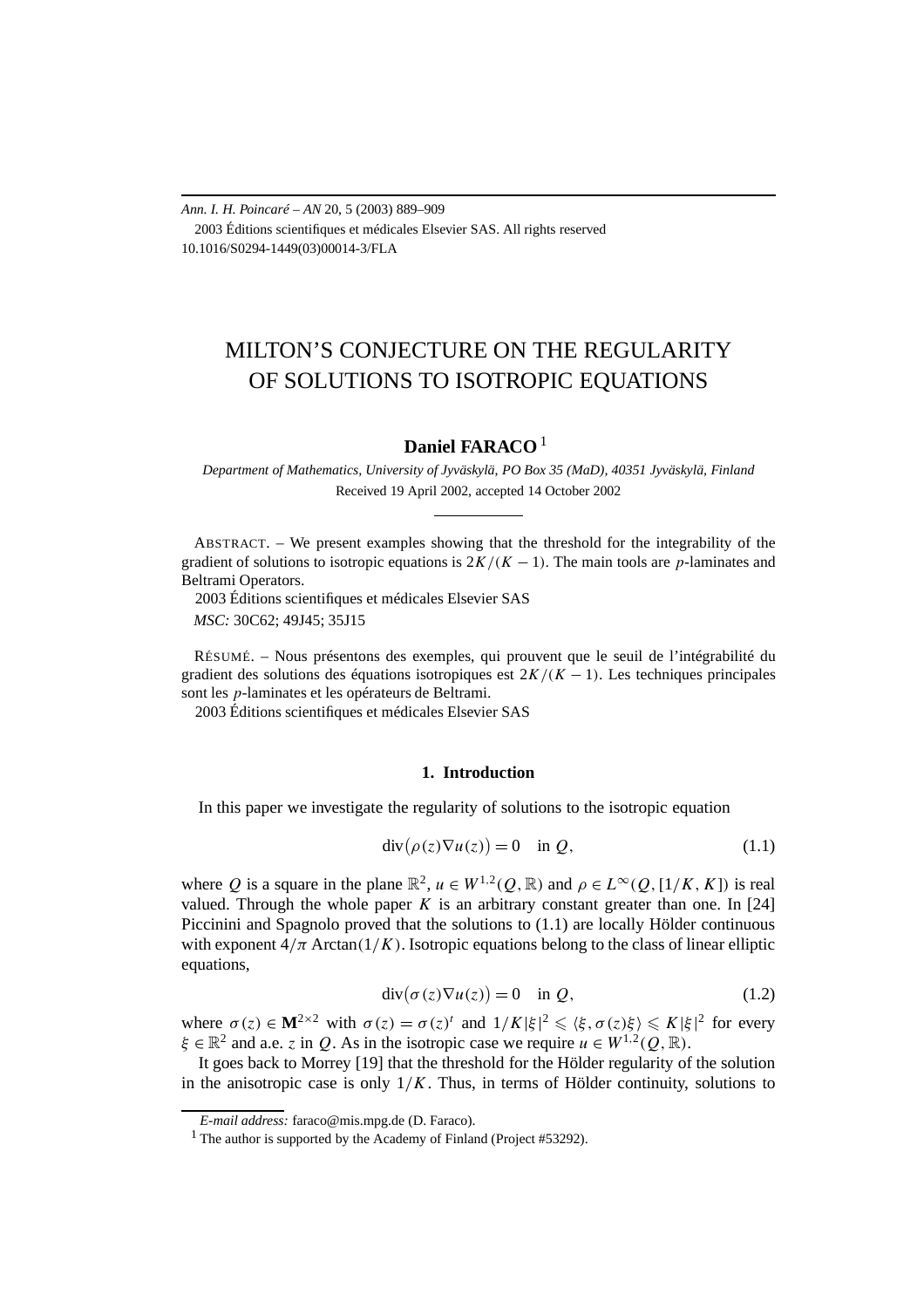the isotropic equation are more regular that in the general case. On the other hand, an interesting result of Marino and Spagnolo states that isotropic equations are dense in the set of anisotropic equations with respect to the G-convergence, see [16].

The regularity of solutions to a PDE is also studied in terms of the integrability of the gradient. By the Sobolev Embedding Theorem if the gradient is integrable with exponent  $p > 2$ , the function is Hölder continuous with exponent  $1 - 2/p$ . A crucial phenomenon in elliptic PDE is that weak solutions which are a priory only in  $W^{1,2}_{loc}(Q)$ automatically belong to  $W^{1,p}_{loc}(Q)$  for some  $p > 2$  (see [8] for  $n = 2$  and [17] for arbitrary *n*). More precisely the gradients satisfy the so-called reverse Hölder inequalities, that is, for every ball  $B(a, r)$  such that  $B(a, 2r)$  is compactly included in *Q* there exists a constant  $C(K, p)$  such that

$$
\int\limits_{B(a,r)} |\nabla u|^p dz \leqslant C(K,p) \bigg(\int\limits_{B(a,2r)} |\nabla u(z)|^2 dz\bigg)^{p/2}.
$$
 (1.3)

In understanding the properties of a given subclass of elliptic PDE is important to find the supremum of those exponents *p* for which gradients of weak solutions satisfy reverse Hölder inequalities. This supremum is called the threshold exponent of that class. The value of the threshold exponent is relevant in applications because it measures "the highest possible concentration of the field". See, for example, [18,15] and the references therein for the relation of the threshold to several questions in physics.

The threshold for anisotropic equations like (1.2) in the plane was established by Astala, Leonetti and Nesi to be equal to  $2K/(K-1)$ . The result was obtained by Leonetti and Nesi in [15] as a consequence of the higher integrability results for gradients of quasiregular mappings due to Astala [2], see also [10]. In the proofs in [2,10] the complex structure of  $\mathbb{R}^2$  is essential and hence, the higher dimensional case remains as a challenging open problem. We see that in the anisotropic case the threshold for the integrability of the gradient  $2K/(K-1)$  and the Sobolev embedding yield the "right" Hölder regularity  $1/K$  (up to the end point). In fact, the example showing the sharpness of both results is the same: the real part of the radial stretching  $f(z) = z|z|^{1/K-1}$ .

The search for the threshold for the integrability of the gradient in the isotropic case has also drawn the attention of the researchers, see for example [6] and [15]. A natural question is if also here the bounds for the Hölder continuity and the integrability of the gradient are related by the Sobolev embedding Theorem. In the related setting of quasiconformal mappings Pekka Koskela provided an example for which the Hölder regularity and the integrability of the gradient are not coupled by the Sobolev embedding [14].

The situation in the anisotropic case and the results in [24] indicate that the higher integrability threshold for the isotropic equations might be larger than  $2K/(K-1)$ . However, the intuition coming from physics, led Graeme Milton to conjecture the opposite.

The underlying physical problem relies on the fact that the matrix valued function *σ* in (1.2) can be thought of as to express the electric conductivity properties of certain material. In [18] Milton suggested conductivity matrices  $\rho_i I$  where the concentration of the related fields  $\nabla u_i$  should be high enough to prevent any uniform integrability better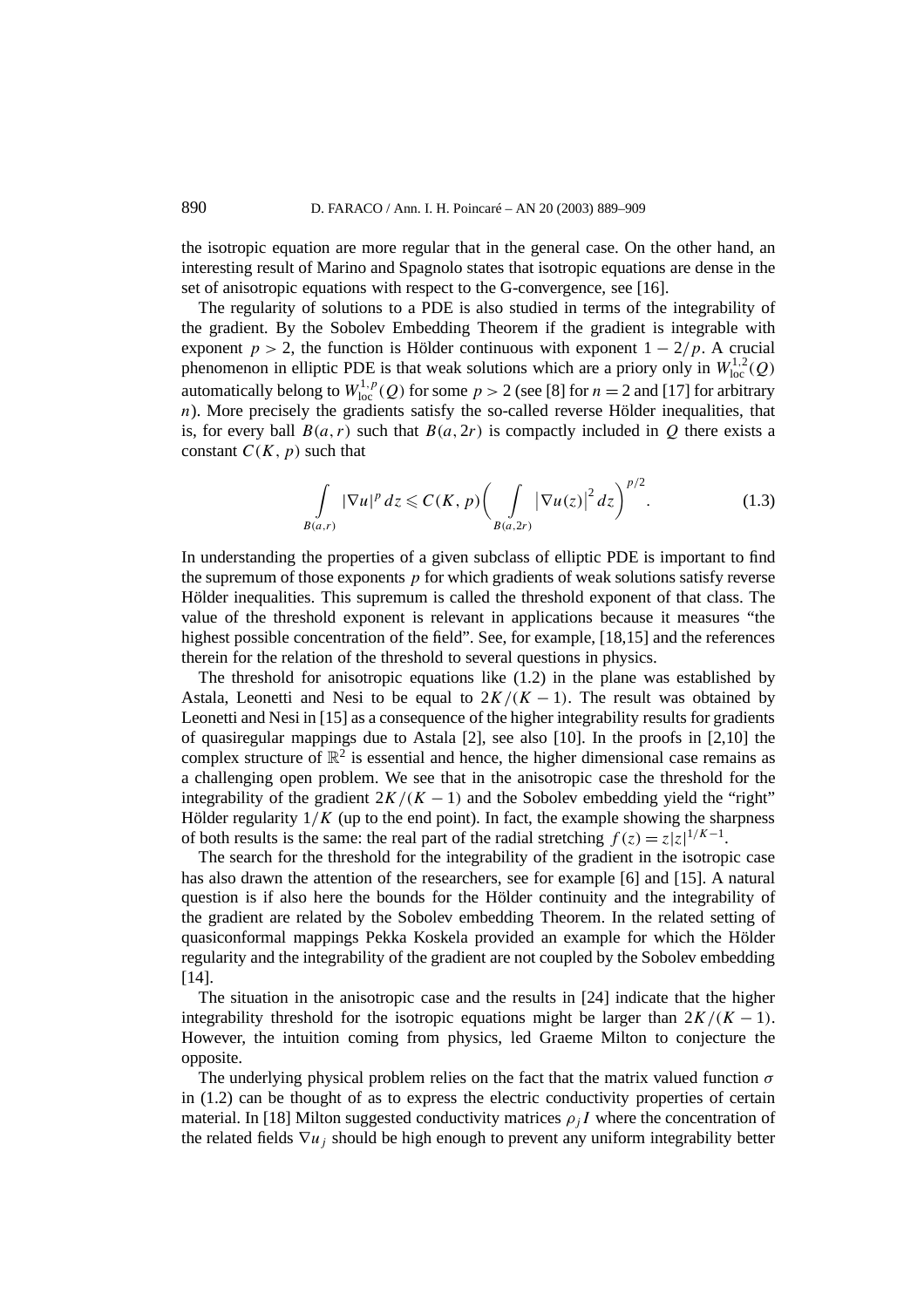than  $2K/(K-1)$ . However since his remarkable work appeared in 1986, a mathematical proof of this fact was lacking to the best of our knowledge. In this paper we rigorously prove Milton assertion showing that his physical intuition led him to the right answer. We present the result in the following form.

THEOREM 1.1. – Let  $K > 1$ . There exist sequences of functions  $\{\rho_i\} \in L^{\infty}(Q, \{K, \}$ 1/K}) and  $\{u_i\}$  ∈  $W^{1,2}(Q,\mathbb{R})$  *with*  $||u_i||_{W^{1,2}} \le 1$ , such that

$$
\operatorname{div}(\rho_j(z)\nabla u_j(z)) = 0 \quad \text{in } Q,\tag{1.4}
$$

*and for every compact set R of positive measure contained in Q*

$$
\lim_{j \to \infty} \int\limits_R |\nabla u_j(z)|^{2K/(K-1)} dz = \infty.
$$

In fact our construction gives that the sequence  $\{u_i\}$  is uniformly bounded in  $W^{1,p}(Q,\mathbb{R})$  with  $1 \leq p \leq 2K/(K-1)$ . This must be the case, since the result of Astala–Leonetti–Nesi states that the bounds on the  $W^{1,2}$  norm imply bounds on the  $W^{1,p}$  norm for the above range of *p*.

Weak reverse Hölder inequalities imply also sharp regularity results for the Dirichlet problem

$$
\operatorname{div}(\sigma(z)\nabla u(z)) = \operatorname{div} F \quad \text{in } Q,\tag{1.5}
$$

where  $\sigma$  is as in (1.2) and  $F \in L^p$  (see [12]). In this regard Theorem 1.1 is easily seen to imply the following corollary.

COROLLARY 1.2. – *There exist functions*  $\rho \in L^{\infty}(Q, \{K, 1/K\})$ ,  $u \in W^{1,2}(Q, \mathbb{R})$ *and a vector field*  $F \in L^{\infty}(Q, \mathbb{R}^2)$  *such that* 

$$
\operatorname{div}(\rho(z)\nabla u(z)) = \operatorname{div} F,\tag{1.6}
$$

*and*

$$
\int\limits_{Q} \left|\nabla u(z)\right|^{2K/(K-1)} dz = \infty.
$$

Our approach to study Eq. (1.1) is based upon considering the flow  $\rho(z)\nabla u(z)$  as a rotated potential. Most of the notation used below is standard and explained in Section 2. However we need to introduce immediately the following sets. Let us associate to every positive number  $\rho$  a 2-dimensional subspace  $E_\rho$  of the space of 2 × 2 matrices  $\mathbf{M}^{2\times 2}$  as follows:

$$
E_{\rho} = \left\{ \begin{pmatrix} X \\ J_{\rho} X \end{pmatrix} \text{ where } X \in \mathbb{R}^2 \text{ and } J = \begin{pmatrix} 0 & -1 \\ 1 & 0 \end{pmatrix} \right\}.
$$
 (1.7)

Denote

$$
E = E_K \cup E_{K^{-1}}.\tag{1.8}
$$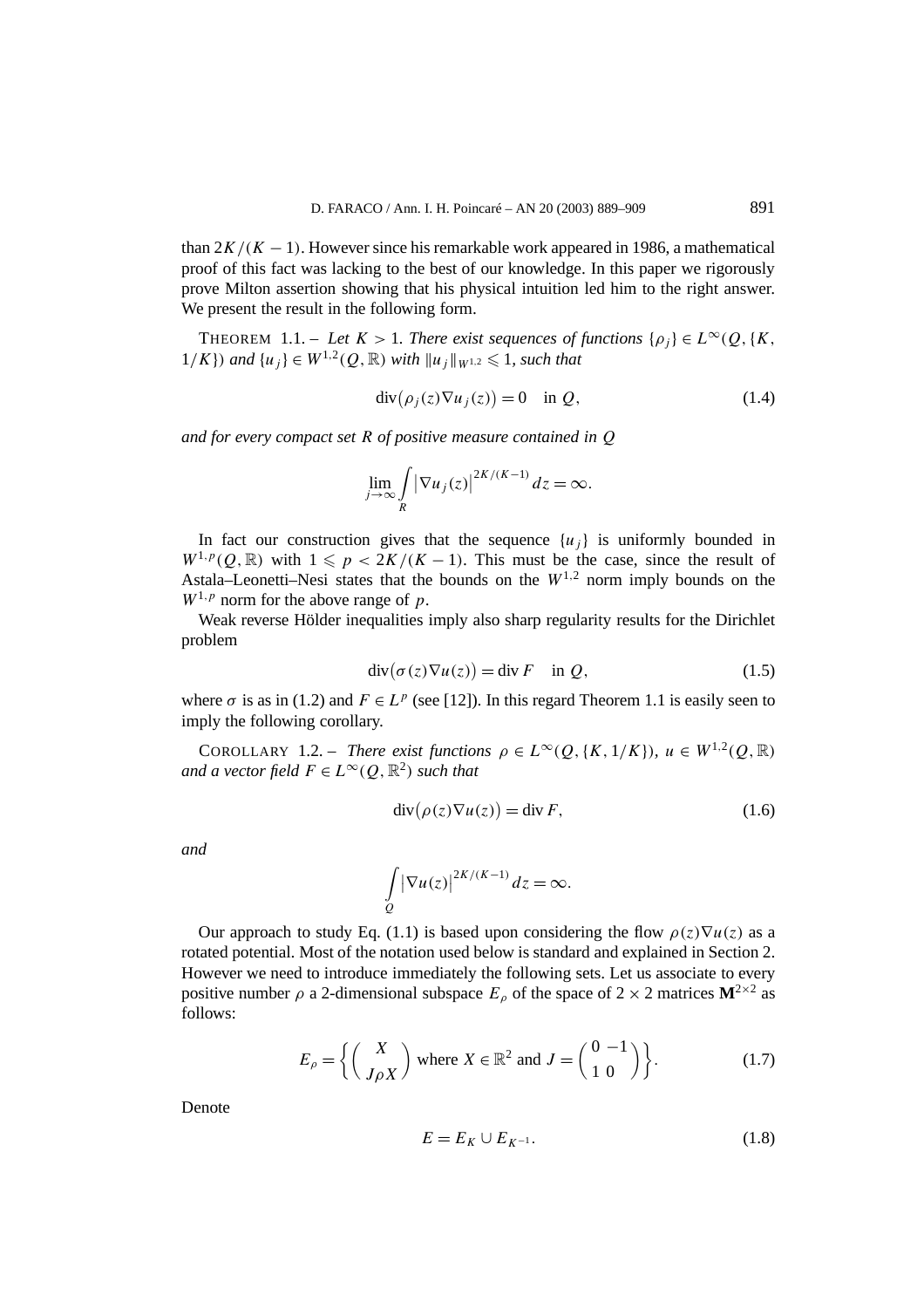Then it can be seen that  $u$  is a solution to a linear isotropic equation (1.1) with  $\rho(z) \in \{K, K^{-1}\}\$ almost everywhere if and only if *u* is the real part of a function  $f \in W^{1,2}(O,\mathbb{R}^2)$  such that

$$
Df(z) \in E
$$

for almost every  $z \in Q$ . Moreover, set  $k = (K - 1)/(K + 1)$ . Then  $Df(z) \in E$  if and only if there exists  $\mu$  ∈  $L^{\infty}(Q, \{-k, k\})$  such that

$$
\overline{\partial} f - \mu \overline{\partial f} = 0. \tag{1.9}
$$

The function  $\mu$  is called the second complex dilatation of the mapping  $f$  (see [1]). For the sake of completeness the relation between Eqs. (1.1) and (1.9) is discussed in Section 6.

Next we observe that the integrability properties of *Df* are completely encoded in its distributional measure  $Df_{\mu} \mathcal{L}_{Q}^{n}$  (cf. Section 2), since

$$
\frac{1}{|Q|}\int\limits_{Q}|Df(z)|^p\,dz=\int\limits_{\mathbf{M}^{2\times 2}}|\lambda|^p\,dDf_{\sharp}(\mathcal{L}_Q^n)(\lambda).
$$

Thus our strategy will be the following: Firstly we construct a probability measure  $\nu \in \mathcal{M}(E)$  such that

$$
\int_{\mathbf{M}^{2\times 2}} |\lambda|^{2K/(K-1)} d\nu(\lambda) = \infty.
$$

Since  $\nu$  has support in *E*, if it was the distribution of the gradient of some Sobolev function the problem would be concluded. This need not to be the case, but using the theory of laminates (see Section 3) we can at least show the existence of a sequence  $\{f_i\}$ uniformly bounded in each  $W^{1,p}(Q,\mathbb{R}^m)$ ,  $2 \leq p < 2K/(K-1)$  such that

$$
Df_{j\sharp}(\mathcal{L}_Q^n) \stackrel{\star}{\rightharpoonup} \nu \quad \text{in } \mathcal{M}(\mathbf{M}^{2\times 2}).\tag{1.10}
$$

Whenever (1.10) holds we say that  ${Df_i}$  *generates* the measure *ν*. The last difficulty is that, a priory, the sequence  ${Df_i}$  does not stay in *E* almost everywhere. This can be handled by several means. One option is based in adapting the recent new methods for solving partial differential inclusions (see [9,13,20] and in particular Proposition 4.42 in [13]) to our situation. However, the proof would be more technical and specific. We have chosen to follow a somehow more direct (familiar) and general route based on the so-called Beltrami Operators. Using them we can find another sequence  ${g_i}$  such that  $Dg_i(z) \in E$  almost every  $z \in Q$  and it also *generates*  $v$ . The latter argument is related to those of [5], where the Beltrami Operators were applied to analyze the socalled Quasiregular Gradient Young measures. These operators have turned out to be an efficient tool in clarifying a wealth of questions concerning the study of the best exponents in planar PDE and related topics [3,11,5]. Their invertibility properties and other issues are described in the recent work of Astala, Iwaniec and Saksman [4].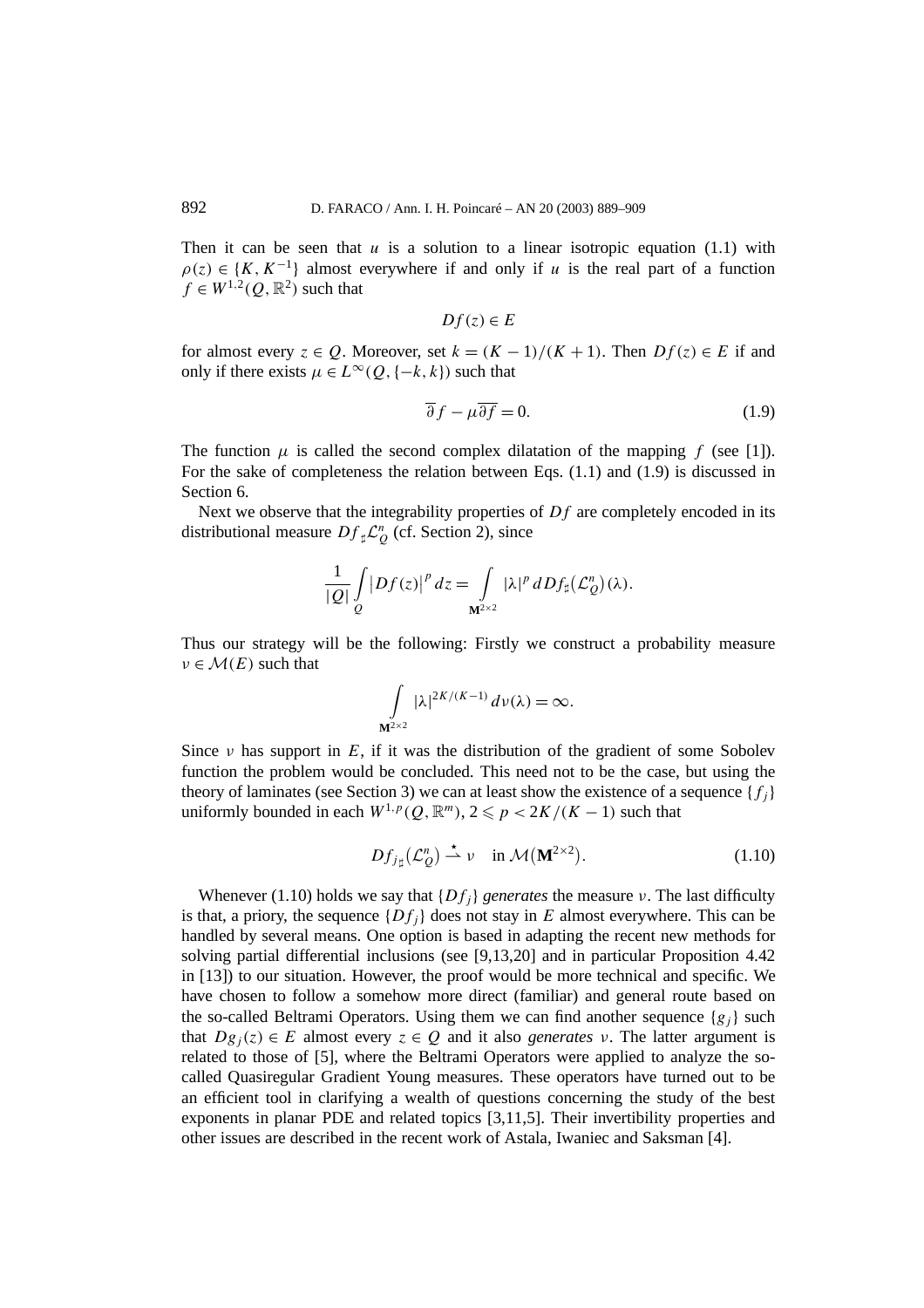Once a sequence  ${g_i}$  as above is obtained, an easy argument shows that  ${Re(g_i)}$ and the conductivity coefficients  $\{\rho_i\}$  associated to the second complex dilatations of  $g_j$ prove the Theorem 1.1 to be true.

#### **2. Notation**

Let *Q* denote the *n* dimensional unit cube  $Q = \{z \in \mathbb{R}^n : |z_i| \leq 1\}$ ,  $B(a, r) = \{z \in \mathbb{R}^n : |z_i| \leq 1\}$  $\mathbb{R}^n$ :  $|z - a| \leq r$  and  $R \in \mathcal{Q}$  means that R is a compact subset of  $\mathcal{Q}$ . Concerning matrices,  $\mathbf{M}^{m \times n}$  is the space of  $m \times n$  matrices. The tensor product  $a \otimes d$  with  $a \in \mathbb{R}^m$ and  $d \in \mathbb{R}^n$  denotes the rank-one matrix  $(a_i d_j)$ . It maps  $v \in \mathbb{R}^n$  to  $\langle v, d \rangle a$ . Here,  $\langle \cdot, \cdot \rangle$  represents the Euclidean scalar product. Unless otherwise indicated for a matrix *A*, |*A*| represents the Euclidean norm of *A*. We denote closed balls in the space of matrices  $\mathbf{M}^{m \times n}$  by  $B(r)$ , i.e.  $B(r) = \{A \in \mathbf{M}^{m \times n}: |A| \leq r\}$ . Similarly,  $B_{\infty}(r) = \{A \in \mathbf{M}^{m \times n}: |A| \leq r\}$ .  $M^{m \times n}$ :  $|A| \geq r$ . The plane of diagonal matrices in  $M^{2 \times 2}$  is denoted by *D*. We will use the notation

$$
\begin{pmatrix} d_1 & 0 \\ 0 & d_2 \end{pmatrix} = (d_1, d_2). \tag{2.1}
$$

For a matrix  $A \in M^{2\times 2}$  we will also use complex coordinates  $A = (A_z, A_{\overline{z}})$ . Here,  $A_z \in$  $\mathbb C$  and  $A_{\overline{z}} \in \mathbb C$  satisfy the following relation: Let us identify a vector  $w = (x, y) \in \mathbb R^2$ with the complex number  $w = x + iy$ . Then it holds that for every vector  $w \in \mathbb{R}^2$ 

$$
Aw=A_z\cdot w+A_{\overline{z}}\cdot\overline{w},
$$

where  $\overline{w}$  denotes the complex conjugate of  $w$ . Using this notation

$$
E_K = \{ A = (A_z, A_{\overline{z}}) \in \mathbf{M}^{2 \times 2}: A_{\overline{z}} = k \overline{A_z} \} \text{ and}
$$
  
\n
$$
E_{1/K} = \{ A = (A_z, A_{\overline{z}}) \in \mathbf{M}^{2 \times 2}: A_{\overline{z}} = -k \overline{A_z} \},
$$
 (2.2)

where the sets  $E_\rho$  were introduced in (1.7) and  $k = (K - 1)/(K + 1)$ . We use also complex coordinates for the differential of a mapping  $f \in W^{1,p}(\Omega,\mathbb{R}^2)$ ,  $\Omega \subset \mathbb{R}^2$ ;

$$
Df(z) = (\partial f(z), \overline{\partial} f(z)).
$$

Concerning measures  $\mathcal{M}(\mathbf{M}^{2\times2})$  stands for the set of Radon measures in  $\mathbf{M}^{2\times2}$ ,  $\delta_A$  is a Dirac delta at *A*, spt *ν* stands for the support of *ν* and  $\stackrel{\star}{\rightharpoonup}$  means convergence in the weak star topology. For a set  $E$ ,  $|E|$  denotes its Lebesgue measure. Let  $\Omega$  be a bounded measurable set. Then  $\mathcal{L}_{\Omega}^n$  stands for the normalized Lebesgue measure restricted  $\Omega$  so that  $\mathcal{L}_{\Omega}^{n}(\Omega) = 1$ . Let *f* be a measurable function  $f : \Omega \to \mathbb{R}^{m}$  and *N* a Borel set in  $\mathbb{R}^{m}$ . Then the push-forward  $\mathcal{L}_{\Omega}^{n}$  under f is given by

$$
f_{\sharp}(\mathcal{L}_{\Omega}^{n})(N) = \mathcal{L}_{\Omega}^{n}(f^{-1}(N)).
$$

We call  $f_{\sharp}(\mathcal{L}_{\Omega}^n)$  the distribution measure of *f*. Finally the threshold  $2K/(K-1)$  is denoted by  $p_K$ .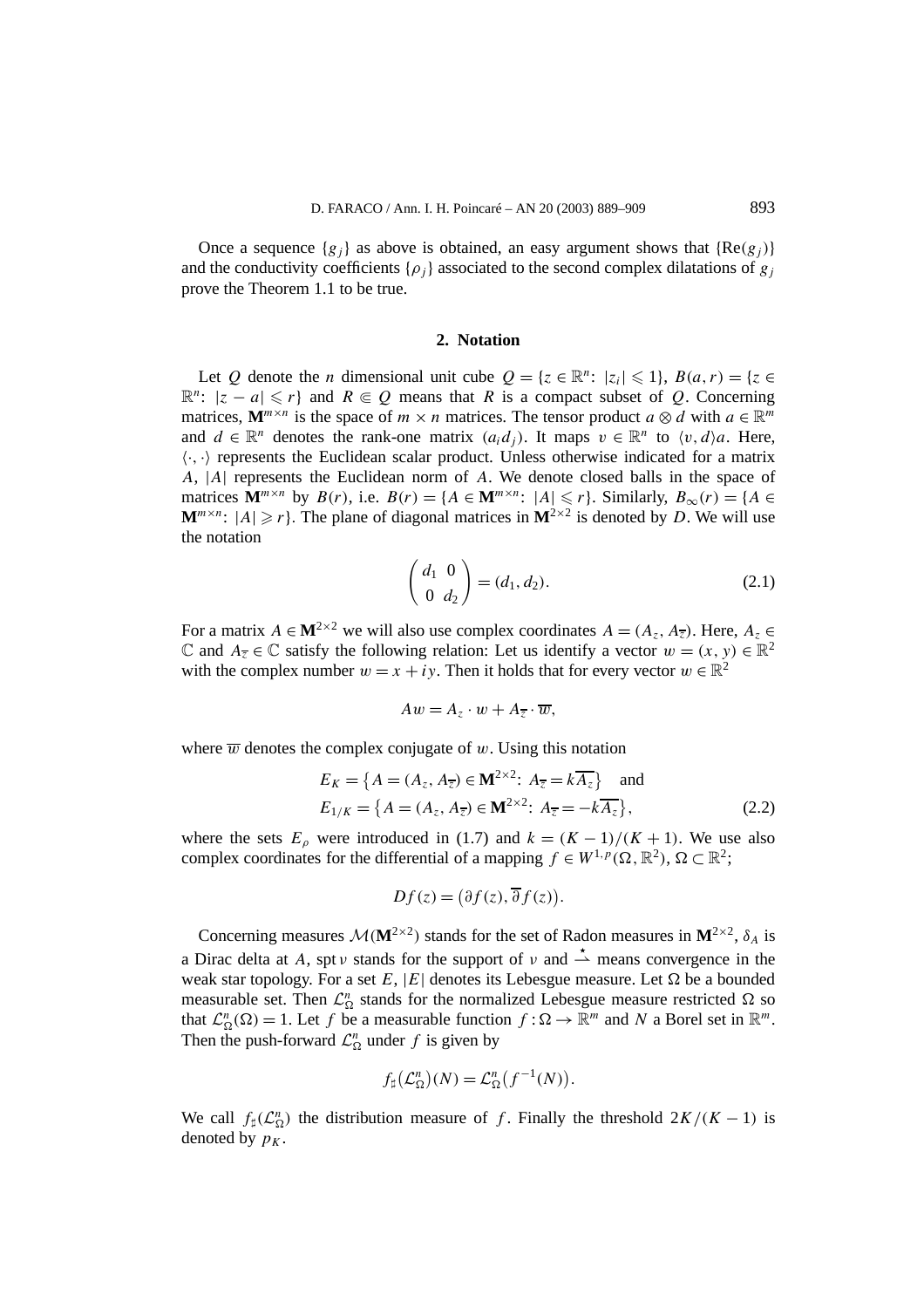#### **3. Laminates**

In this section we describe a process to build probability measures which arise as weak star limits of distribution measures of gradients of Sobolev functions. The class of probability measures obtained by this process, named as laminates, were introduced in [22] to provide examples of the so-called Homogeneous Gradient Young measures. In the setting of homogenization, lamination of materials has been present from the very beginning, since it provides one of the few situations where the relation Microstructure– Macrostructure is relatively well understood. We recall the basics of Laminates, referring to [13,21,23] for further details. The reader familiar with Gradient Young measures will recognize features of this theory in the discussion below.

Let us start with a matrix  $A \in M^{m \times n}$ . Suppose that there exist matrices  $B, C \in M^{m \times n}$ , a real parameter  $\lambda \in [0, 1]$  and vectors  $a \in \mathbb{R}^m$ ,  $d \in \mathbb{R}^n$  such that

$$
A = \lambda B + (1 - \lambda)C \quad \text{and} \quad B - C = a \otimes d. \tag{3.1}
$$

Whenever (3.1) is satisfied we say that *B* and *C* are *rank-one connected* and that [*B,C*] is a *rank-one segment*. Therefore using this jargon, *A* is supposed to belong to certain rank-one segment.

Let *h* be the saw-tooth function on the real line, obtained as the periodic extension of

$$
h(x) = \begin{cases} \lambda x & \text{if } 0 \leq x \leq 1 - \lambda, \\ -(1 - \lambda)x + (1 - \lambda) & \text{if } 1 - \lambda \leq x \leq 1. \end{cases}
$$

We define  $f(z) = Az - ah(\langle z, d \rangle)$  for *z* in the unit cube *Q*. Clearly  $f \in W^{1,\infty}(Q, \mathbb{R}^m)$ and  $Df_{\sharp}(\mathcal{L}_{Q}^{n})$  is equal to the measure  $\nu = \lambda \delta_{B} + (1 - \lambda)\delta_{C}$ . To iterate the process it is convenient to consider the sequence  $\{f_j\}_{j=1}^{\infty}$ ,  $f_j(z) = 1/jf(jz)$ . The reason is twofold. Firstly, while for each *j*,  $Df_{j\sharp}(\mathcal{L}_Q^n) = v$  it also holds that if  $R \in Q, |R| > 0$ 

$$
Df_{j\sharp}(\mathcal{L}_R^n) \stackrel{\star}{\rightharpoonup} \nu.
$$

Secondly, if another sequence  $\{\tilde{f}_j\}$  satisfies that  $\lim_{j\to\infty} |\{z \in Q: Df_j \neq D\tilde{f}_j\}| = 0$ ,  $\{D \tilde{f}_j\}$  generates *ν* as well. This is very useful because by using cut-off functions ([23, Lemma 8.4]), or by using auxiliary matrices (for example [13, Lemma 3.2] and Fig. 1), we can find  $\{\tilde{f}_j\}$  with fixed boundary values equal to  $Az$  and such that for each *j*,  $|\{z \in Q : Df_j(z) \neq D\tilde{f}_j(z)\}| \leq 1/j$ .

Thus, since in the construction we can replace the unit cube  $Q$  by an arbitrary cube  $\tilde{Q}$ we have obtained the following result.

Given an arbitrary cube  $\tilde{Q} \subset \mathbb{R}^n$ , there exists a sequence  $\{\tilde{f}_j\}$  bounded in  $W^{1,\infty}(\tilde{Q}, \tilde{Q})$  $\mathbb{R}^m$ ) such that for every  $\tilde{R} \Subset \tilde{Q}$ ,  $|\tilde{R}| > 0$ 

$$
D\tilde{f}_{j\sharp}(\mathcal{L}_{\tilde{R}}^n) \stackrel{\star}{\rightharpoonup} \nu \tag{3.2}
$$

and  $\tilde{f}_j(z) - Az \in W_0^{1,\infty}(\tilde{Q}, \mathbb{R}^m)$ . We say that we have splitted the measure  $\delta_A$  as  $λδ_B + (1 - λ)δ_C$ .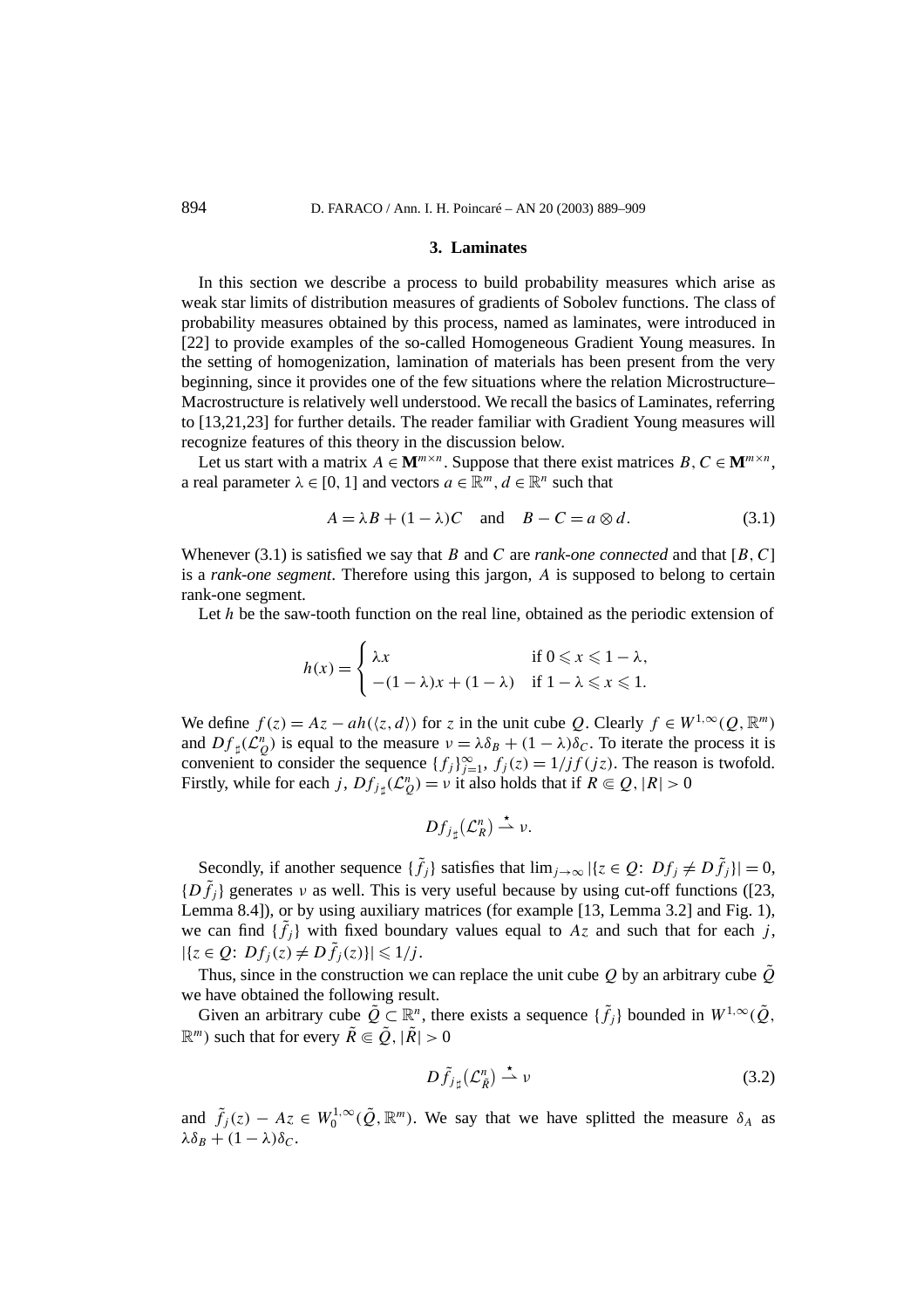

Fig. 1. If a piecewise affine mapping *f* has gradient equal to *A* in a certain region and *A* belongs to a rank-one segment [*B,C*], we can replace *A* by layers where the gradient is equal to *B* and *C* and an interface region. The size of the interface is controlled by the number of layers we take.

Next, suppose that *B* belongs to a rank-one segment  $[D, E]$ ,  $B = \lambda_2 D + (1 - \lambda_2)E$ ,  $0 < \lambda_2 < 1$ . We want to show that  $v^2 = \lambda(\lambda_2\delta_D + (1 - \lambda_2)\delta_E) + (1 - \lambda)\delta_C$  is also generated by gradients.

To obtain a sequence  $\{f_j^2\}$  generating  $v^2$  the idea is to modify the original sequence  ${f_j}$ , which generates *ν*, on the set  $\Omega_j = \{z \in Q: Df_j(z) = B\}$ . The gradients of  $f_j^2$  will take essentially values *D* and *E* on  $\Omega$ <sub>*i*</sub> and *A* on  $\mathbb{D}\setminus\Omega$ <sub>*i*</sub>. In fact, an auxiliar region where  $Df_j^2 \notin \{A, D, E\}$  is needed but its measure will converge to zero.

Formally, we take a finite collection of dyadic cubes  $\{Q_j^i\}_{i=1}^{N_j} \subset \Omega_j$  such that  $|\Omega_j \setminus \Omega_j|$  $\bigcup_{i}^{N_j} Q_j^i \big| \leq 1/j$ . Inside of each of the cubes  $Q_j^i$  we construct the sequence  $\{f_{j,i}^k\}_{k=1}^{\infty} \in$  $W^{1,\infty}(Q_j^i, \mathbb{R}^m)$  obtained as in (3.2) but replacing *A* by *B*, *ν* by  $\lambda_2 \delta_D + (1 - \lambda_2) \delta_E$  and  $\tilde{Q}$  by  $Q_j^i$ . We choose  $k(j) = jN_j$  to have that  $|\bigcup_{i=1}^{N_j} \{z \in Q_j^i : Df_{j,i}^{k(j)} \neq \{D, E\}\}| \leq 1/j$ .

Due to the affine boundary values of each  $f_{j,i}^k$  we can weld them together and define

$$
f_j^2(z) = \begin{cases} f_{j,i}^{k(j)}(z) & \text{if } z \in \mathcal{Q}_j^i, \\ f_j(z) & \text{otherwise.} \end{cases}
$$

A direct computation shows that for every  $R \in \mathcal{Q}, |R| > 0$  the weak star limit of the sequence of measures  $\{Df_{j\mu}^2(\mathcal{L}_R^n)\}\$ is  $\nu^2 = \lambda(\lambda_2\delta_D + (1 - \lambda_2)\delta_E) + (1 - \lambda)\delta_C$ . Clearly, we can iterate this construction as long as we have enough relations in term of rankone connections. The obtained measures will be generated by gradients in the sense of (1.10). We arrive at the class of prelaminates.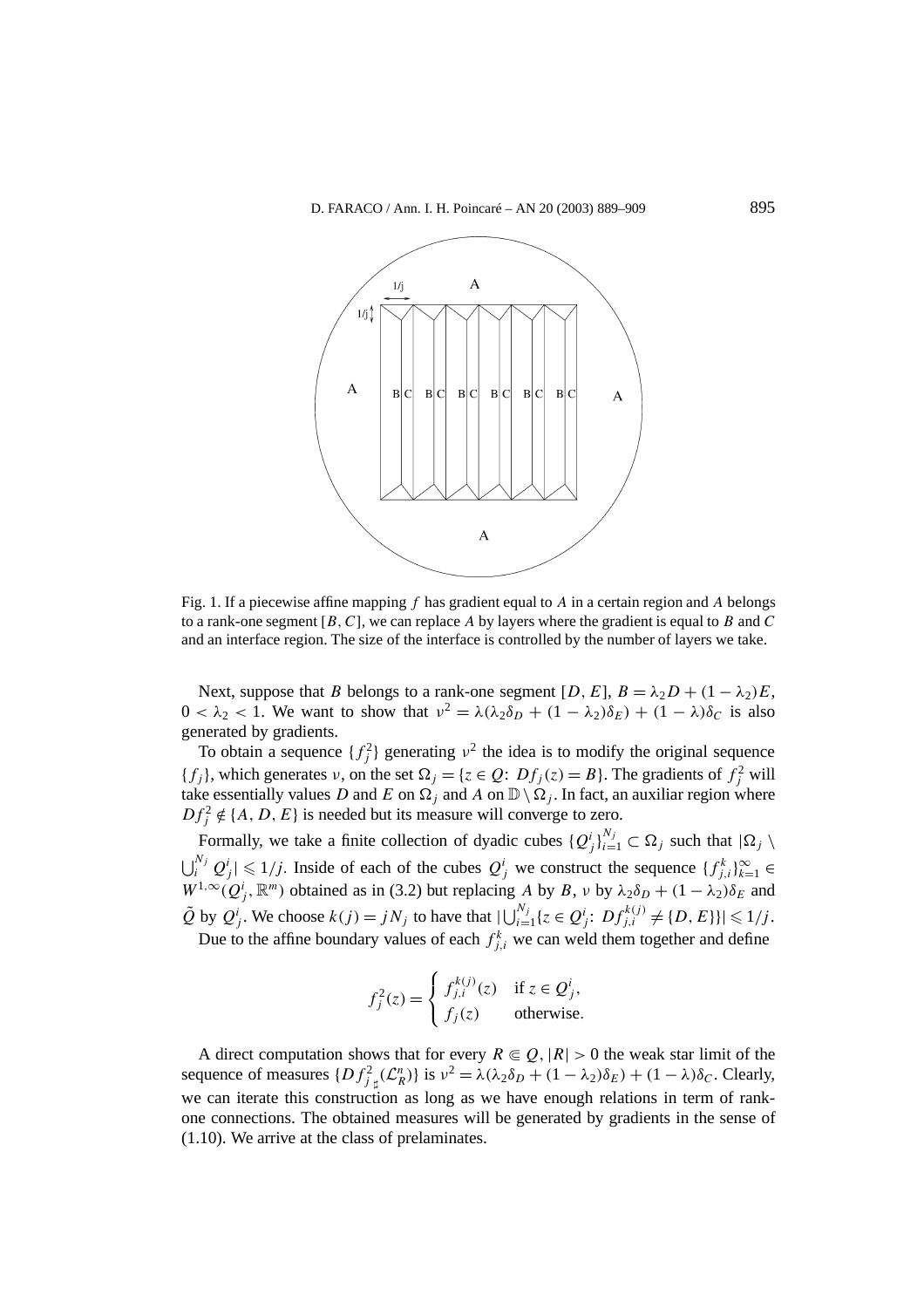DEFINITION 3.1. – *The family of prelaminates* PL *is the smallest family of probability measures on* **M***<sup>m</sup>*×*<sup>n</sup> such that*

- (1)  $\mathcal{PL}$  *contains all Dirac masses in*  $\mathbf{M}^{m \times n}$ *.*
- (2) Let  $v = \sum_{i=1}^{k} \lambda_i \delta_{A_i} \in \mathcal{PL}$  and let  $A_1 = \lambda B + (1 \lambda)C$  where  $\lambda \in [0, 1]$  and  $[B, C]$  *is a rank-one segment. Then the probability measure*  $\sum_{i=2}^{k} \lambda_i \delta_{A_i}$  +  $\lambda_1(\lambda \delta_B + (1 - \lambda)\delta_C) \in \mathcal{PL}$ .

THEOREM 3.2. – Let *v* be a prelaminate supported in the ball  $B(r) \subset M^{m \times n}$ . Then *there exists a sequence*  $\{f_j\} \in W^{1,\infty}(Q,\mathbb{R}^m)$  *such that for every*  $R \in Q$ ,  $|R| > 0$ ,

- (1)  $||f_i||_{1,\infty}$  ≤ Cr,
- (2)  $Df_{j\sharp}(\mathcal{L}_R^n) \stackrel{\star}{\rightharpoonup} v.$

*Proof. –* This theorem can be found in many places in the literature since it follows from the fact that laminates are homogeneous Gradient Young measures, [22]. The interested reader can complete a proof using the above scheme and an induction argument.  $\square$ 

Finally laminates are defined as weak ( $\star$ ) limits of prelaminates in  $\mathcal{M}(\mathbf{M}^{m \times n})$ . A laminate which is not a prelaminate is called an infinite-rank laminate.

**DEFINITION** 3.3. – Let *v* be a probability measure on  $\mathbf{M}^{m \times n}$  and  $1 \leq p < \infty$ . Then *v is said to be a p-laminate if there exists a sequence of prelaminates νj such that*

- (a)  $\sup_j \int_{\mathbf{M}^{m \times n}} |\lambda|^p d\nu_j(\lambda) < \infty$ ,
- (b)  $v_j \stackrel{\star}{\rightharpoonup} v$  *in*  $\mathcal{M}(\mathbf{M}^{m \times n})$ .

THEOREM 3.4. – Let *v a p*-laminate. Then there exists a sequence  $\{f_i\}$  uniformly *bounded in*  $W^{1,p}(Q, \mathbf{R}^2)$  *such that* 

$$
Df_{j\sharp}(\mathcal{L}_R^n) \stackrel{\star}{\rightharpoonup} \nu
$$

*for every compact subset R of Q with positive measure.*

*Proof.* – In the case of compactly supported laminates this theorem is proved in the literature (see [23], Chapter 9). The proof follows from Theorem 3.2 and a diagonalization argument. For the case of finite  $p$  let us apply Theorem 3.2 to each prelaminate *ν<sub>j</sub>*. For each *j* we obtain a sequence  $\{f_j^i\}_{i=1}^{\infty}$  uniformly bounded in  $W^{1,\infty}(Q,\mathbb{R}^m)$  such that  $Df^i_{j\sharp}(\mathcal{L}^n_R) \stackrel{\star}{\rightharpoonup} v_j$  as *i* tends to  $\infty$ . The uniform bound on the  $W^{1,\infty}$  norms of the  $f_j^i$  gives that

$$
\lim_{i\to\infty}\int\limits_{Q}\left|Df_j^i(x)\right|^p dx=\int\limits_{\mathbf{M}^{m\times n}}|\lambda|^p\,dv_j(\lambda).
$$

Putting this together with the assumption (a) in the definition of *p* laminate gives the uniform bounds for the *p*-norms of the  ${f_j^i}_{i,j=1}^{\infty}$  and thus for the generating subsequence.  $\square$ 

The following remark, on the particular nature of the laminate we are going to deal with, will simplify the proofs in Section 5.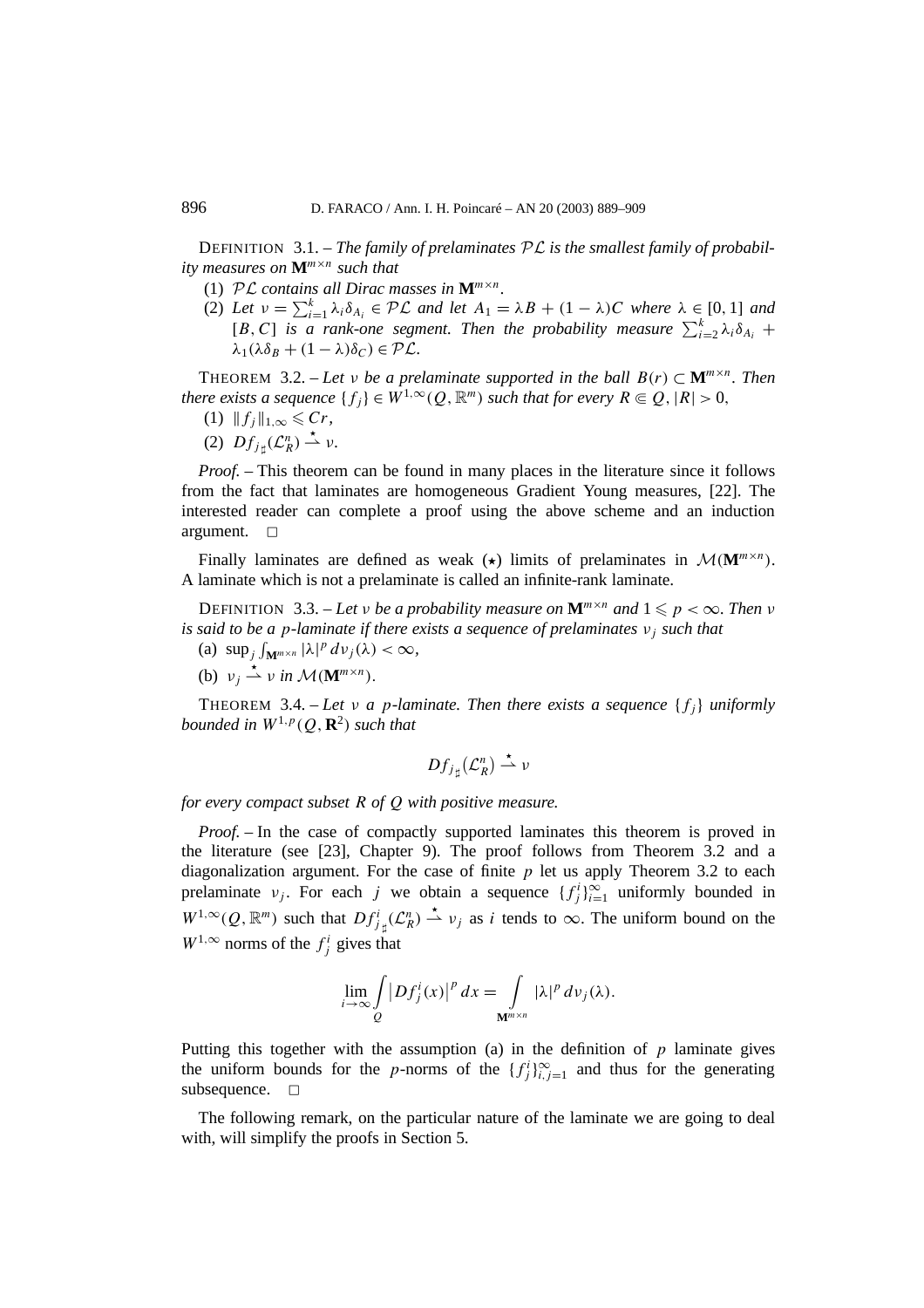*Remark* 3.5. – It is easy to see that if a *p*-laminate *ν* is purely atomic and

$$
\lim_{j\to\infty}\nu\big(\text{spt}(\nu)\setminus\text{spt}(\nu_j)\big)=0,
$$

*ν<sub>i</sub>* as in Definition 3.3(b), the sequence  ${f_i}$  obtained from Theorem 3.4 satisfies the following property: Let  $\Omega_i = \{z \in Q: Df_i(z) \notin \text{spt}(v)\}\)$ . Then,

$$
\lim_{j \to \infty} |\Omega_j| = 0. \tag{3.3}
$$

## **4. The staircase-laminate**

This section will be devoted to constructing a laminate *ν* supported in the set *E* presented in formula (1.8), and satisfying

$$
\int_{\mathbf{M}^{2\times 2}} |\lambda|^{p_K} dv(\lambda) = \infty \quad \text{and} \quad \int_{\mathbf{M}^{2\times 2}} |\lambda|^{p} dv(\lambda) < \infty \tag{4.1}
$$

for every  $p < p<sub>K</sub>$ . In fact, we will not need the whole set *E* since the laminate *ν* will live on the intersection of *E* with the plane of all diagonal matrices  $D = (d_1, d_2)$ ; c.f. (2.1). Recall that in this plane the only rank-one directions are horizontal and vertical lines. Moreover, using notation (2.1), we have that

$$
E_K \cap D = \{(a, Ka): a \in \mathbb{R}\} \text{ and } E_{K^{-1}} \cap D = \{(a, K^{-1}a): a \in \mathbb{R}\}.
$$

It turns out that it is the opening of the cone  $Q$ ,

$$
\mathcal{Q} \equiv \left\{ (x, y) \in D : K^{-1} \leqslant \frac{y}{x} \leqslant K \right\},\
$$

what determines if it is possible to find a laminate *ν* supported in *Q* such that  $v(B_\infty(R))$ converges to 0 slowly enough for (4.1) to hold.

We will firstly describe how certain sequences of matrices in  $Q$  give naturally rise to infinite rank-laminates and after that we will choose an appropriate sequence to create the measure *ν*.

Our construction will resemble an staircase (see Fig. 3). Thus, we start by describing how to build its steps. Take two diagonal matrices  $A_1 = (A_1^1, A_1^2), A_2 = (A_2^1, A_2^2) \in \mathcal{Q}$ . We will use the partial ordering,

$$
A_1 \leqslant A_2 \quad \Leftrightarrow \quad A_1^1 \leqslant A_2^1 \text{ and } A_1^2 \leqslant A_2^2. \tag{4.2}
$$

Given such a pair of matrices,  $B = (A_1^1, 1/KA_1^1) \in E_{K^{-1}}$ ,  $D = (A_1^1, A_2^2)$  and  $C =$ *(A*<sup>2</sup>/*K*, *A*<sup>2</sup>) ∈ *E<sub>K</sub>* satisfy that *A*<sub>1</sub> ∈ [*B*, *D*], *D* ∈ [*C*, *A*<sub>2</sub>]. In addition, [*B*, *D*] is a vertical segment and  $[C, A<sub>2</sub>]$  is an horizontal segment i.e. they are rank-one segments. For a quick illustration see Fig. 2 (observe that although in the figure  $A_1^1 = A_2^2$ , this is not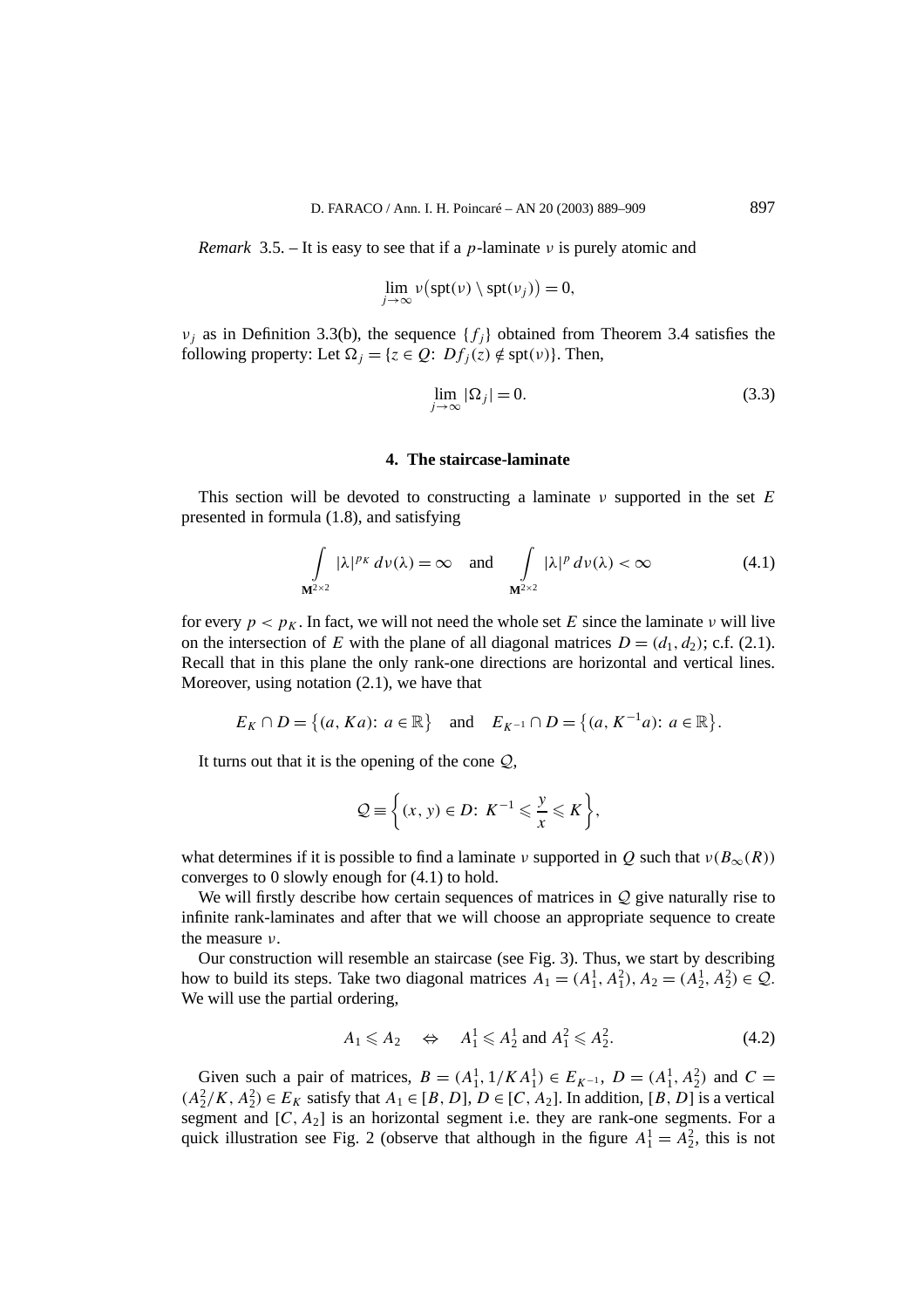

Fig. 2. "Steps" 1 and *n*. Black dots denote the support of the measure, the cross is the centre of mass, and white dots are auxiliary matrices.

required in the general construction). Let *λ*<sup>1</sup> and *λ*<sup>2</sup> ∈ [0*,* 1] be parameters such that

$$
A_1 = \lambda_1 B + (1 - \lambda_1)D \quad \text{and} \quad D = \lambda_2 C + (1 - \lambda_2)A_2.
$$

Plugging the latter expression into the former we obtain that

$$
A_1 = \lambda_1 B + (1 - \lambda_1)(\lambda_2 C + (1 - \lambda_2)A_2).
$$
 (4.3)

In the language of measures (4.3) means

$$
A_1 = \int\limits_{\mathbf{M}^{2 \times 2}} t \, d\nu_1(t),
$$

where  $v_1$  is the measure

$$
\nu_1 = \lambda_1 \delta_B + (1 - \lambda_1) (\lambda_2 \delta_C + (1 - \lambda_2) \delta_{A_2}). \tag{4.4}
$$

Fig. 2 shows how this construction looks like if the matrices are near the origin  $(A_1$  as the center of mass of a measure supported on  $B$ ,  $C$  and  $A_2$ ), or if they are relatively far away ( $A_n$  as the center of mass of a measure supported on  $B_n$ ,  $C_n$  and  $A_{n+1}$ ).

Now let us suppose that we are given a sequence of matrices  $\{A_n\}_{n=1}^{\infty} \in \mathcal{Q}$  ordered as in (4.2),  $A_n \leq A_{n+1}$  for every *n*. We can repeat the explained construction with  $A_1 = A_n$ and  $A_2 = A_{n+1}$ . This yields a sequence of step measures  $\{v_n\}_{n=1}^{\infty}$ . We would like to paste the measures  $v_n$  together to obtain a new measure *ν*. Let us sketch the idea. Consider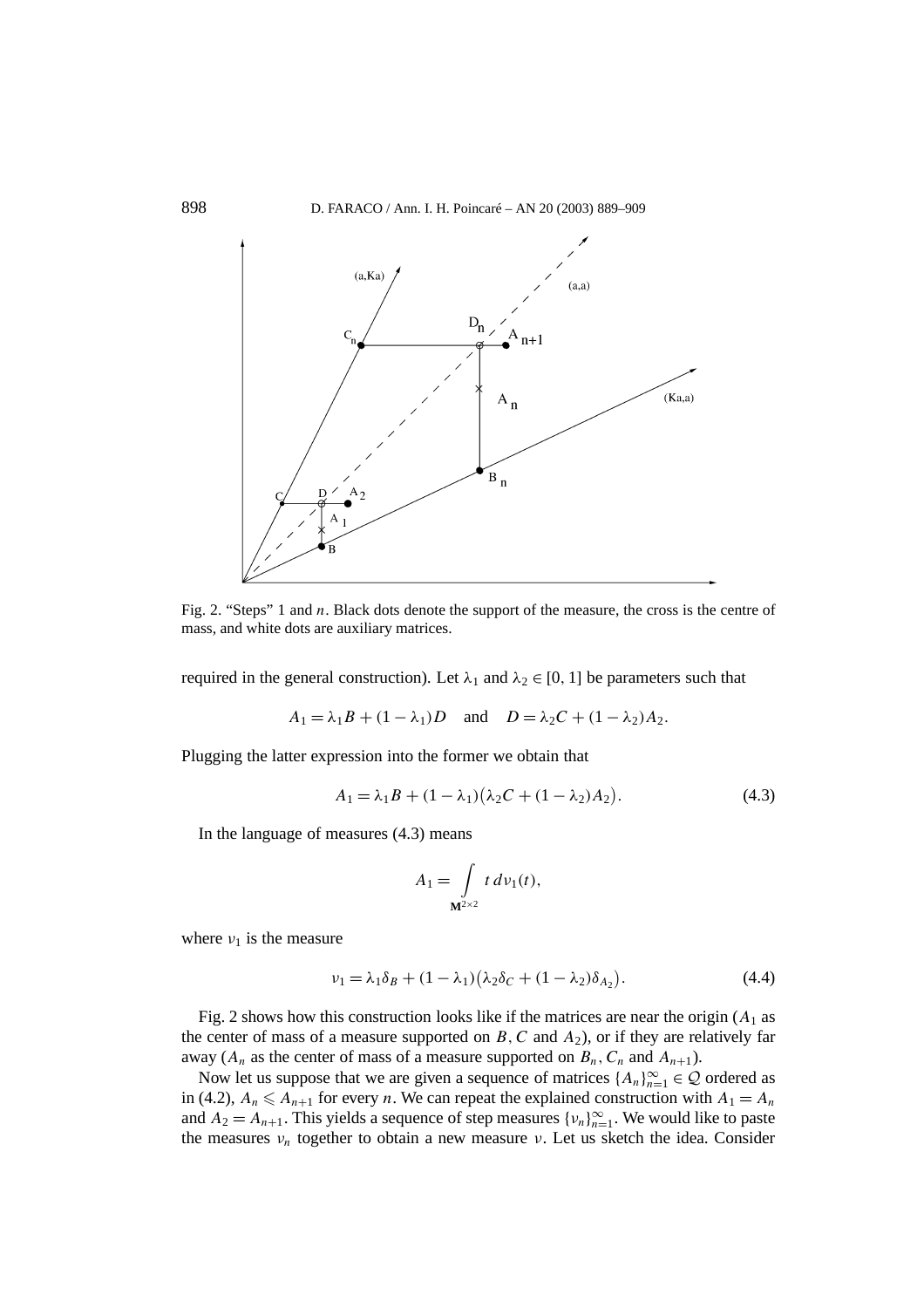

Fig. 3. The staircase at level *n*.

the measure *ν*<sub>1</sub> as in (4.4). Replace  $\delta_{A_2}$  in the definition of *ν*<sub>1</sub> by the measure *ν*<sub>2</sub>. This defines a new measure

$$
\nu^2 = \lambda_1 \delta_B + (1 - \lambda_1) (\lambda_2 \delta_C + (1 - \lambda_2) (\lambda_3 \delta_{B_2} + (1 - \lambda_3) (\lambda_4 \delta_{C_2} + (1 - \lambda_4) \delta_{A_3}))).
$$

Here the new parameters and matrices come from the definition of the step measure *ν*2. Since  $v^2$  has an atom  $\delta_{A_3}$ , we proceed by replacing it by the step measure  $v_3$  to obtain a new measure  $v^3$  with an atom at  $A_4$ . We continue iteratively obtaining a sequence of probability measures  $\{v^n\}$ . Finally the measure *ν* is defined as the weak star limit of this sequence. Besides the condition on the ordering (4.2), the only restriction on the sequence  $\{A_n\}$  is that *ν* should have finite *p*th-moment for some  $1 < p < \infty$ . We further observe that we have only used rank-one segments at every step of the construction, so it follows that if *ν* has finite *p*th moment for some *p >* 1, *ν* is a laminate. Fig. 3 and the concrete example below should help to understand the process just loosely explained.

Let us concentrate now in obtaining the measure  $\nu$  such that (4.1) holds. We consider the sequence  $A_n = \{(n+1,n)\}_{n=n_0}^{\infty}, n_0 \ge 1/(K-1)$ . Since  $\{A_n\}$  is well ordered and contained in <sup>Q</sup> we can use the scheme indicated above to construct prelaminates *<sup>ν</sup><sup>n</sup>* with centre of mass  $A_{n_0}$ , and supported on the set  $E \cup \{A_{n+1}\}\$ . To avoid keeping track of  $n_0$ everywhere we assume without loss of generality that  $n_0 = 1$ .

Let start with the measure  $\delta_{A_1}$ . Clearly the following relations hold,

$$
(2, 1) = \frac{K}{2(K-1)} \left( 2, \frac{2}{K} \right) + \left( 1 - \frac{K}{2(K-1)} \right) (2, 2),
$$
  

$$
(2, 2) = \frac{K}{2(K-1) + K} \left( \frac{2}{K}, 2 \right) + \left( 1 - \frac{K}{2(K-1) + K} \right) (3, 2).
$$
 (4.5)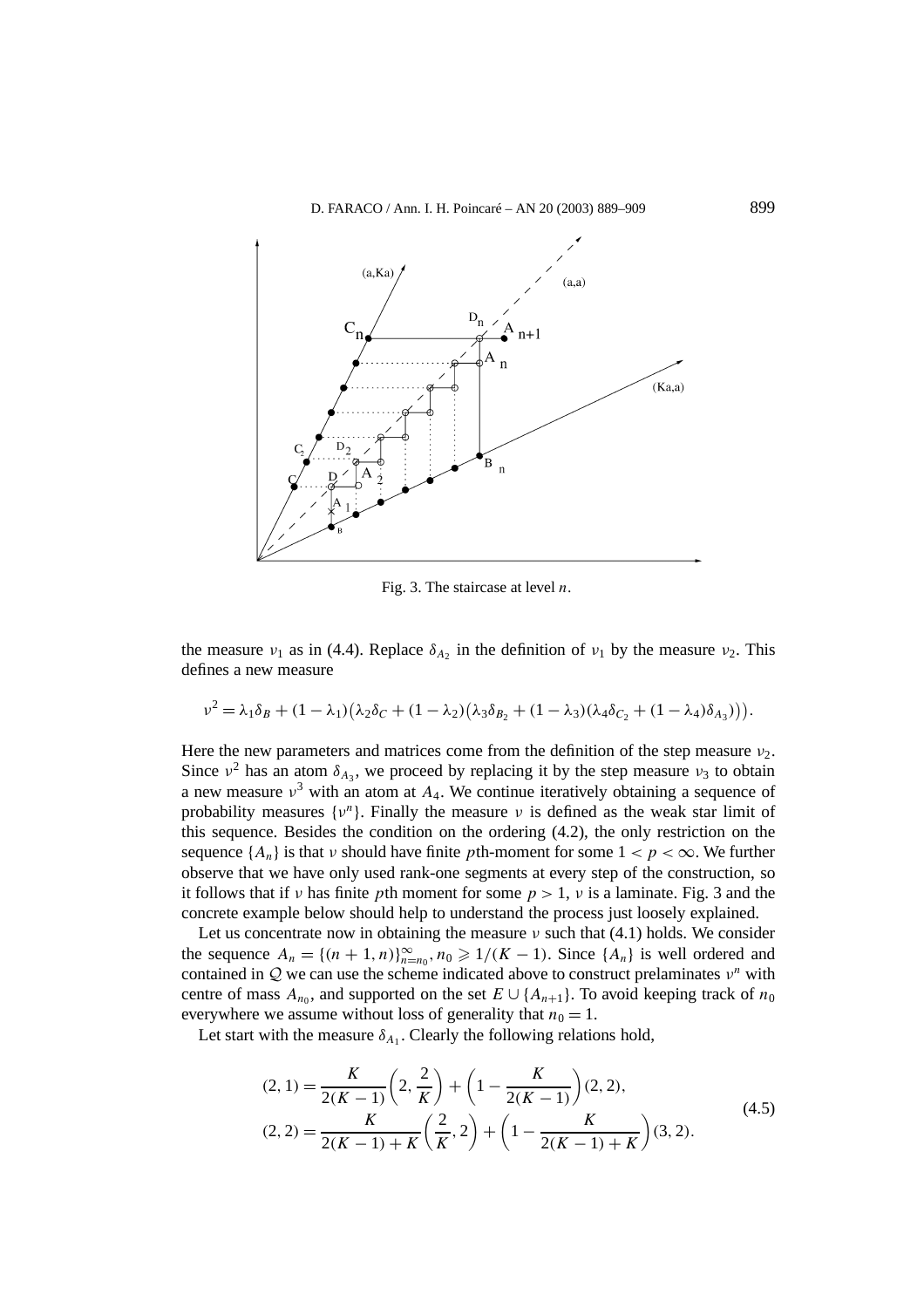Thus, in the above notation,  $B = (2, 2/K)$ ,  $D = (2, 2)$  and  $C = (2/K, 2)$ . Hence  $A_1$  is the centre of mass of the probability measure  $v_1$  defined by

$$
\nu_1 = \frac{K}{2(K-1)} \delta_{(2,2/K)} + \left(1 - \frac{K}{2(K-1)}\right) \left(\frac{K}{2(K-1) + K} \delta_{(2/K,2)}\right) + \left(1 - \frac{K}{2(K-1) + K}\right) \delta_{(3,2)}\right),
$$

which is a prelaminate. Furthermore it can be expressed as  $v_1 = \mu_1 + \lambda_1 \delta_{A_2}$ , where  $\mu_1$  is a new measure supported in the set  $E \cap B(2C_K)$ . The constant  $C_K$  is equal to  $|B| = |C|$ , explicitly  $C_K = |(1, 1/K)| = \sqrt{1 + K^2/K}$ . It will appear often below since it is a natural parameter in our construction. We say that we are one "step" up in the staircase.

The construction gives that  $v_1(B_\infty(2C_K)) = v_1(A_2) = \lambda_1$  where

$$
\lambda_1 = \left(1 - \frac{K}{2(K-1) + K}\right) \left(1 - \frac{K}{2(K-1)}\right).
$$

We can repeat the same operation at level *n* since,

$$
(n+1,n) = \frac{K}{(n+1)(K-1)} \left( n+1, \frac{n+1}{K} \right)
$$
  
+ 
$$
\left( 1 - \frac{K}{(n+1)(K-1)} \right) (n+1, n+1),
$$
  

$$
(n+1,n+1) = \frac{K}{(n+1)(K-1) + K} \left( \frac{n+1}{K}, n+1 \right)
$$
  
+ 
$$
\left( 1 - \frac{K}{(n+1)(K-1) + K} \right) (n+2, n+1).
$$
 (4.6)

The structure relations in terms of rank-one connections are the same as in (4.5). Hence  $A_n$  can be expressed as the center of mass of the laminate  $\nu_n$  defined by

$$
v_n = \frac{K}{(n+1)(K-1)} \delta_{(n+1,(n+1)/K)}
$$
  
+  $\left(1 - \frac{K}{(n+1)(K-1)}\right) \left(\frac{K}{(n+1)(K-1) + K} \delta_{((n+1)/K,n+1)}\right)$   
+  $\left(1 - \frac{K}{(n+1)(K-1) + K}\right) \delta_{(n+2,n+1)}.$ 

As before there exists a measure  $\mu_n$  supported in  $E \cap B((n+1)C_K)$  such that  $\nu_n$  splits as  $v_n = \mu_n + \lambda_n \delta_{A_{n+1}}$  and  $v_n(B_\infty((n+1)C_K)) = \lambda_n$ . The value of  $\lambda_n$  will be important:

$$
\lambda_n = \left(1 - \frac{K}{(n+1)(K-1) + K}\right) \left(1 - \frac{K}{(n+1)(K-1)}\right). \tag{4.7}
$$

Next, we paste the steps together to obtain a truncated staircase. The formal procedure is done by induction. Let us start with  $n = 1$ . Remember that

$$
\nu_1 = \mu_1 + \lambda_1 \delta_{A_2}.
$$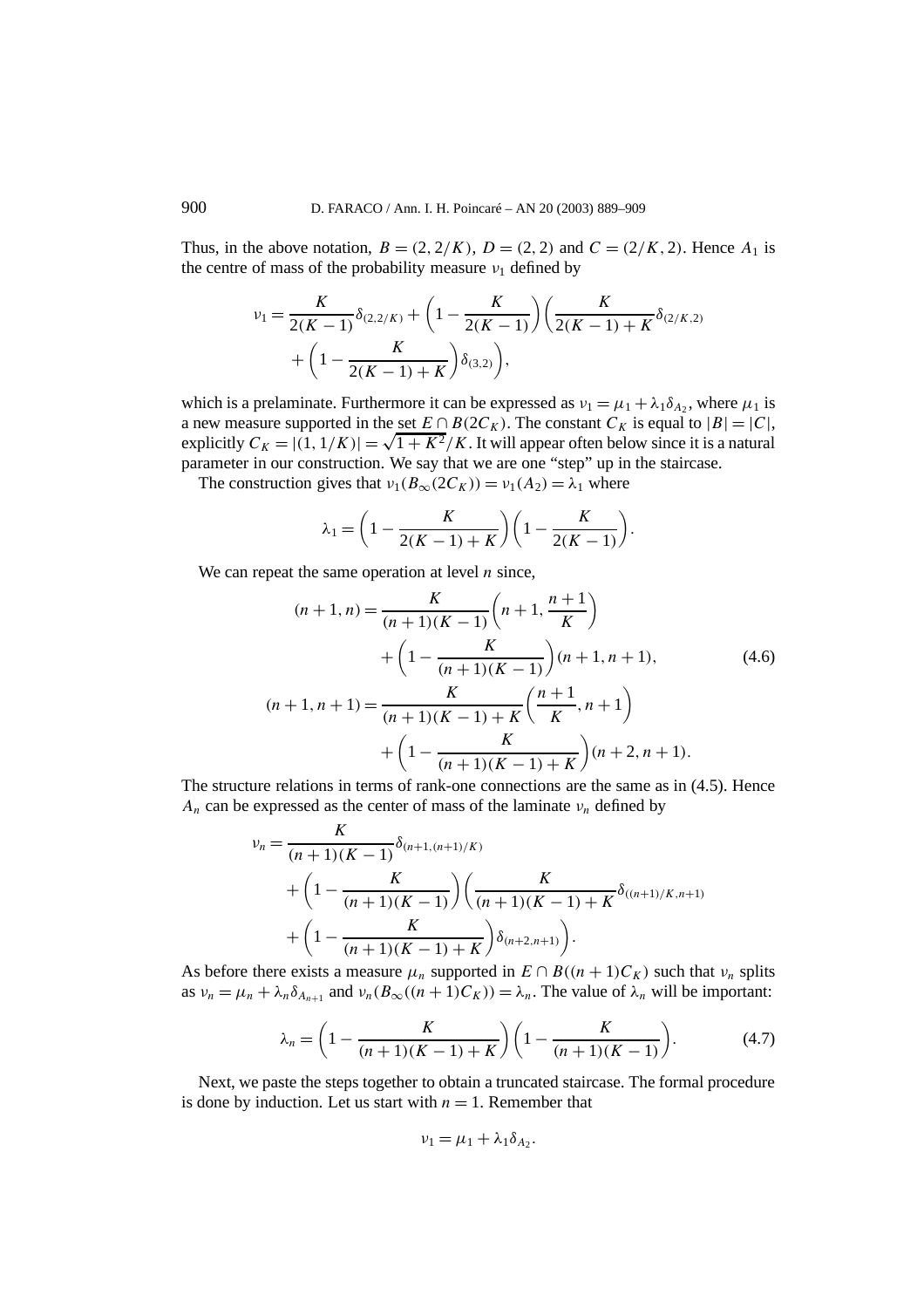We define

$$
v^2 = \mu_1 + \lambda_1 v_2.
$$

Declare  $\mu^2 = \nu_{|B(3C_K)}^2$ . Then  $\nu^2$  splits in the form  $\nu^2 = \mu^2 + \lambda_1 \lambda_2 \delta_{A_3}$  and  $\mu^2$  is supported in  $E \cap B(3C_k)$ . Since  $A_3$  is the center of mass of  $v_3$ , we defined  $v^3 = \mu^2 + \lambda_1 \lambda_2 v_3$ . Now we can find  $\mu^3$  as before and continue inductively. The previous procedure gives the definitions:

$$
\nu^n = \mu^{n-1} + \left(\prod_{i=1}^{n-1} \lambda_i\right) \nu_n
$$

and

$$
\mu^n = \nu^n_{|B((n+1)C_K)}.
$$

This defines the truncated staircases. Observe that it follows from the construction that

$$
\nu^{m}\big(B_{\infty}((n+1)C_K)\big) = \nu^{n}\big(B_{\infty}((n+1)C_K)\big) = \nu^{n}\big(A_{n+1}\big) = \prod_{i=1}^{n} \lambda_i
$$
 (4.8)

for every  $m \geq n$ . Finally, we let the staircase grow infinitely and obtain:

DEFINITION 4.1 (The staircase-laminate). – *Let ν<sup>n</sup> be as above. Then the staircaselaminate ν is defined by*:

$$
\nu = \lim_{n \to \infty} \nu^n \quad \text{ in the weak star topology of } \mathcal{M}(\mathbf{M}^{2 \times 2}). \tag{4.9}
$$

Now we need to guarantee that *ν* is a probability measure with the appropriated growth.

First we observe that by the Cavalieri principle,

$$
\int_{\mathbf{M}^{2\times 2}} |\lambda|^p \, d\upsilon(\lambda) = p \int_{0}^{\infty} t^{p-1} \upsilon\big(B_{\infty}(t)\big) \, dt. \tag{4.10}
$$

Next we let *m* go to infinity in (4.8) to obtain that

$$
\nu(B_{\infty}((n+1)C_K)) = \nu^n(A_{n+1}) = \prod_{i=1}^n \lambda_i.
$$
\n(4.11)

By inserting  $(4.11)$  into  $(4.10)$  it is easy to see that,

$$
\int_{\mathbf{M}^{2\times 2}} |\lambda|^p \, d\nu(\lambda) \approx \sum_{n=1}^{\infty} n^{p-1} \nu^n(A_{n+1}).
$$

We compare the above sum with  $\sum_{n=1}^{\infty} \frac{1}{n}$ . Thus, if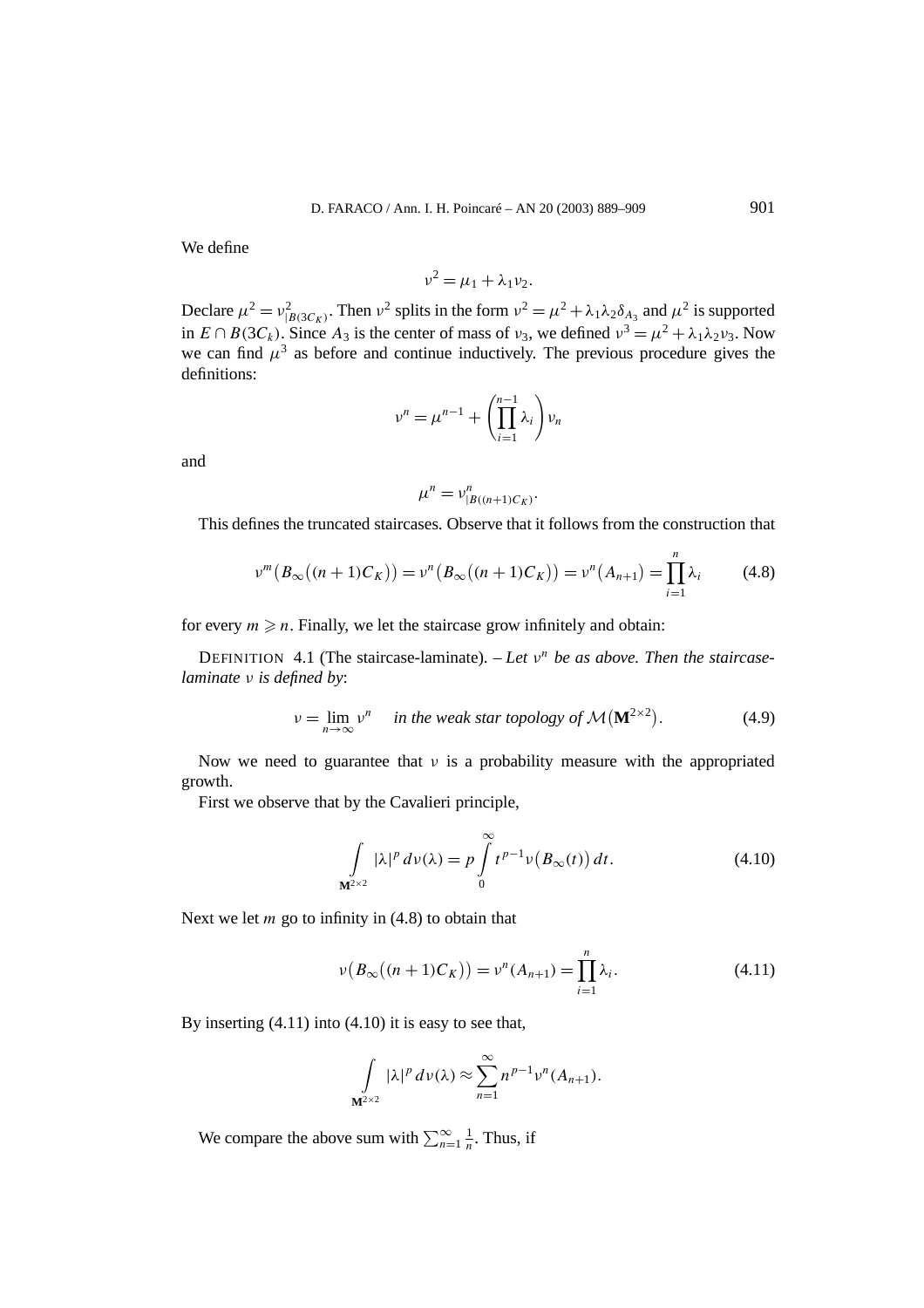$$
\liminf_{n \to \infty} n^{p_K} \nu^n(A_{n+1}) > 0,
$$
  
\n
$$
\limsup_{n \to \infty} n^{p_K} \nu^n(A_{n+1}) < \infty
$$
\n(4.12)

it follows that  $\int_{\mathbf{M}^{2\times 2}} |\lambda|^{p_K} dv(\lambda) = \infty$  and for every  $p < p_K$ ,  $\int_{\mathbf{M}^{2\times 2}} |\lambda|^{p} dv(\lambda) < \infty$ .

After plugging the value of  $v^n(A_{n+1})$  into (4.12) we are led to study the behavior of the sequence,  $a_n = \prod_{i=1}^n \lambda_i$ . The following basic manipulation show that it behaves like  $n^{-pK}$ . Firstly we handle the product by using (4.7) and taking logarithms. This gives

$$
\left|\log(a_n)+\sum_{i=1}^n\frac{2K}{(i+1)(K-1)}\right|\leqslant c(n),
$$

where  $\sup_n c(n) \leq C \leq \infty$ . Since  $p_K = \frac{2K}{K-1}$  and  $|\log(n) - \sum_{i=1}^n \frac{1}{i+1}| \leq c_0$ , we arrive to

$$
\left|\log(a_n)+p_K\log(n)\right|\leqslant c_1<\infty
$$

for every  $n \in \mathbb{N}$ .

Therefore, (4.12) is satisfied and the staircase laminate *ν* verifies (4.1).

*Remark* 4.2. – It is the fact that the auxiliary values  $\{A_n\}$  are asymptotically close to the set  $E_1 \cap D = \{(a, a): a \in \mathbb{R}\}\$  that characterizes the integrability of the measure *ν*. Generally, let  $\{\tilde{A}_n\} \subset \mathcal{Q}$  be a sequence of auxiliary matrices ordered as in (4.2) and such that

$$
\lim_{n \to \infty} \frac{\tilde{A}_n^2}{\tilde{A}_n^1} = t.
$$

Then it can be shown that if we perform the above scheme to obtain a laminate  $\tilde{\nu}$ , the threshold for the integrability of  $\tilde{ν}$  is equal to

$$
\frac{K}{(K-t)} + \frac{K}{(K-1/t)}.
$$

#### **5. Correcting sequences via Beltrami operators**

Consider the staircase-laminate *ν*. By the construction it is a *p*-laminate in the sense of Definition 3.3 for every  $1 < p < p<sub>K</sub>$ . Hence by Theorem 3.4, there exists a sequence  ${f_i} \in W^{1,p}(Q,\mathbb{R}^2)$  such that

$$
Df_{j\sharp}(\mathcal{L}_R^n) \stackrel{\star}{\rightharpoonup} \nu \tag{5.1}
$$

for every  $R \in Q$ ,  $|R| > 0$ , and  $\{f_j\}$  is uniformly bounded in  $W^{1,p}(Q,\mathbb{R}^2)$  for every  $1 < p < p<sub>K</sub>$ . In addition, the measure *ν* satisfies the requirements of Remark 3.3 and is supported on the set  $E \setminus B(0, \varepsilon)$  for some  $\varepsilon > 0$ . Thus,

$$
\lim_{j \to \infty} |\{z \in \mathcal{Q}: Df_j(z) \notin E \text{ or } Df_j(z) = 0\}| = 0.
$$
 (5.2)

The fact that *E* is related to an elliptic equation allows us to "project" the sequence  $\{f_i\}$ to another sequence  ${g_i}$  such that  ${Dg_i}$  take values in *E* and converges to  $Df_i$  in  $L^p$ .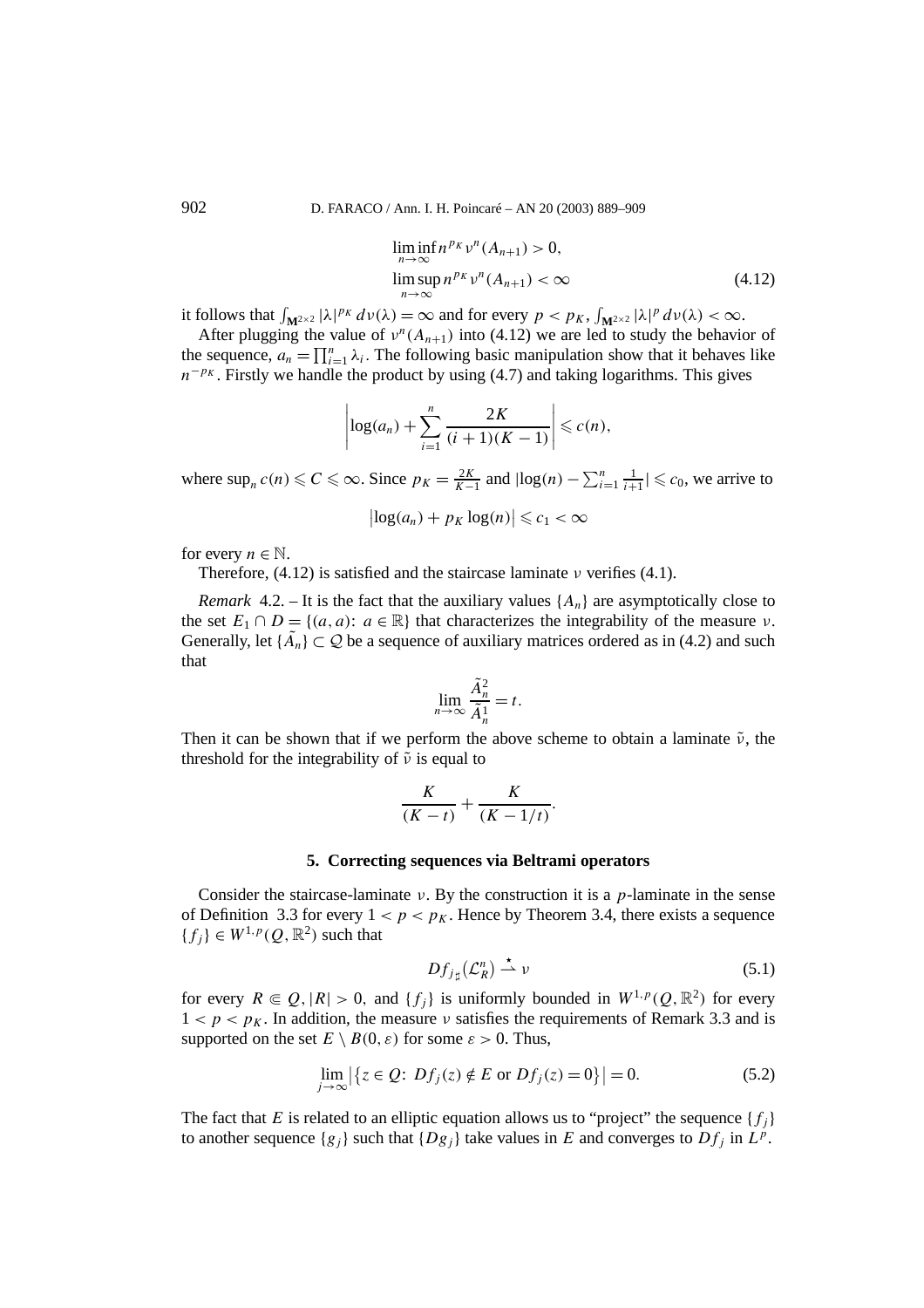PROPOSITION 5.1. – Let *v* be the staircase laminate and  $\{f_i\}$  the generating *sequence with the properties* (5.1) *and* (5.2)*.* Let  $k = (K-1)/(K+1)$ *. Then there exists a sequence of Beltrami coefficients*  $\mu_j \in L^\infty(Q, \{k, -k\})$  *and a sequence*  $\{g_j\} \in$  $W^{1,p}(Q,\mathbb{R}^m)$  *for all*  $2 \leqslant p < p_K$  *such that:* 

$$
\overline{\partial}g_j(z) - \mu_j(z)\overline{\partial g_j}(z) = 0
$$
\n(5.3)

*for a.e.z in Q, and*

$$
\lim_{j \to \infty} \|Df_j - Dg_j\|_{L^p(Q)} \to 0. \tag{5.4}
$$

*Proof.* – Declare  $\Omega_i = \{z \in Q: Df_i(z) \in E \text{ and } Df_i(z) \neq 0\}$ . Then (5.2) reads as

$$
\lim_{j \to \infty} |Q \setminus \Omega_j| = 0. \tag{5.5}
$$

Define

$$
\mu_j(z) = \begin{cases} \overline{\partial} f_j(z) / \overline{\partial f_j}(z) & \text{if } z \in \Omega_j, \\ k & \text{if } z \in Q \setminus \Omega_j. \end{cases}
$$

It is easy to see from the expression of the set  $E$  in complex coordinates  $(2.2)$  that  $\mu_i \in L^{\infty}(Q, \{k, -k\})$ . The key point in the proof is that (5.5) implies that each  $\{f_i\}$ satisfies a non homogeneous Beltrami equation with right hand side going to zero in *L<sup>p</sup>* for every  $p < p<sub>K</sub>$ . The argument is the following: By the definition of  $\mu<sub>j</sub>$ 

$$
\overline{\partial} f_j(z) - \mu_j(z) \overline{\partial f_j}(z) = (\overline{\partial} f_j(z) - k \overline{\partial f_j(z)}) \chi_{\mathcal{Q} \backslash \Omega_j}(z)
$$
(5.6)

in *Q*. Let  $h_i(z) = (\overline{\partial} f_i(z) - k \overline{\partial f_i(z)}) \chi_{\partial \setminus \Omega_i}(z)$  and consider exponents  $2 < p < p' < p_K$ . Then Hölder's inequality with exponents  $p'/p$ ,  $p'/(p'-p)$  implies that  $\int_{\mathbb{C}} |h_j|^p dz \leq$  $C||Df_j||_{L^{p'}(Q)}|\Omega_j|^{(p'-p)/p'}$ . By the definition of *ν*,  $||Df_j||_{p'}$  is uniformly bounded and hence

$$
\lim_{j \to \infty} \int_{\mathbb{C}} |h_j|^p \, dz \to 0,\tag{5.7}
$$

for every  $p < p<sub>K</sub>$ . Here after, the argument is similar to those in [5]. We sketch the proof, that goes in the same way that the proof of Theorem 1.2 in [5]. First we extend  $\mu_i$  to the whole complex plane as

$$
\tilde{\mu}_j(z) = \begin{cases}\n\mu_j(z) & \text{if } z \in \mathcal{Q}, \\
0 & \text{otherwise}.\n\end{cases}
$$
\n(5.8)

Now we use the two integral operators naturally related to the theory of quasiconformal mappings; The Cauchy transform *P*,

$$
Pf(z) = \frac{-1}{\pi} \int_{C} \frac{f(w)}{w - z} dx dy
$$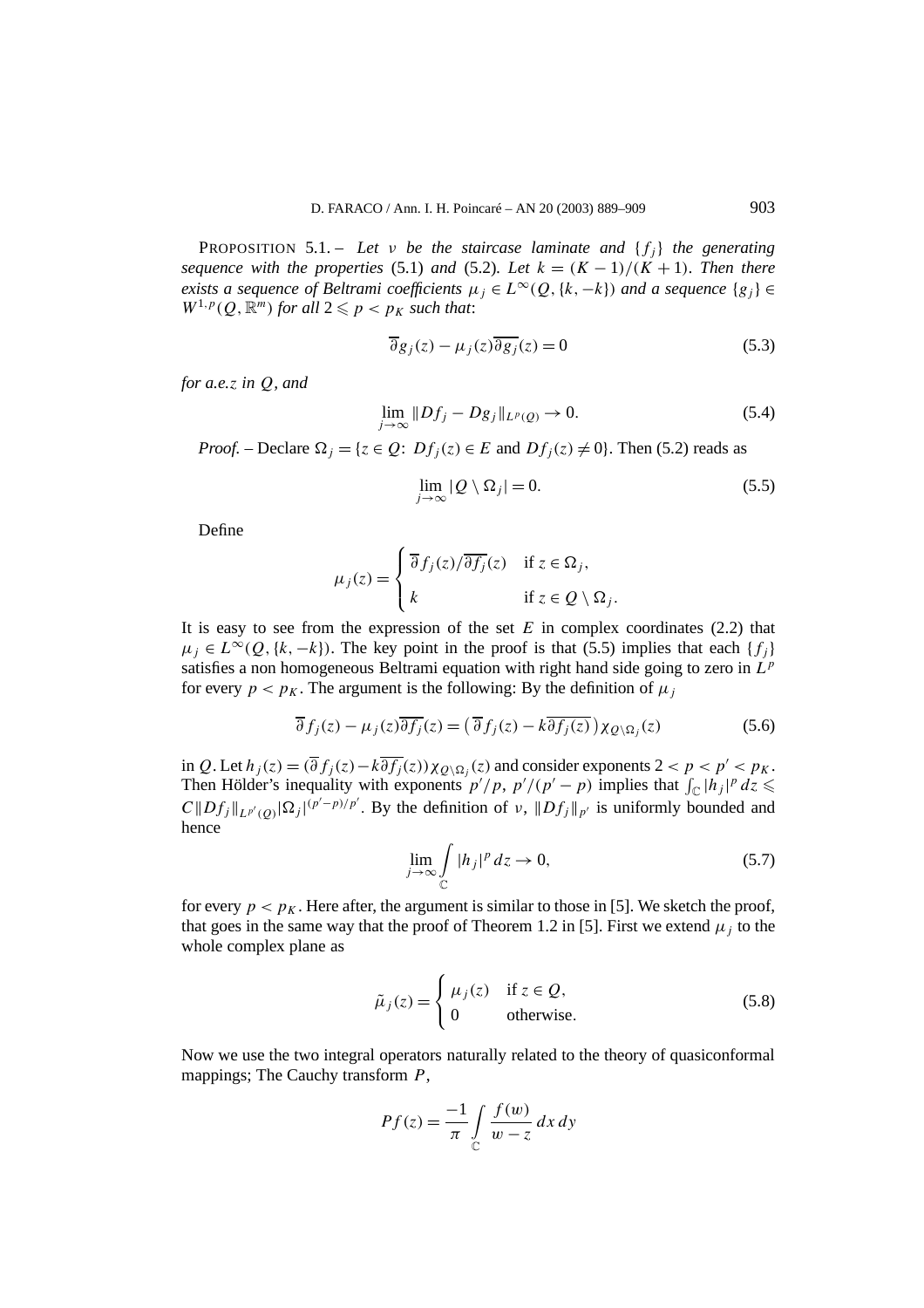and the Beurling–Ahlfors transform *S*

$$
(Sf)(z) = \frac{-1}{\pi} \int_{C} \frac{f(w)}{(w-z)^2} dx dy.
$$

For definitions and proofs of their properties see [1]. These operators satisfy that for smooth compactly supported *h*,

$$
\overline{\partial} P(h) = h, \qquad \partial P(h) = S(h). \tag{5.9}
$$

Moreover both operators are continuous from  $L^p(\mathbb{C})$  into itself. Therefore (5.9) extends to  $L^p$ ,  $p > 1$ , in the distributional sense.

Then if we consider the sequence  ${F_i}$ 

$$
F_j = P((I - \tilde{\mu}_j \overline{S})^{-1}(h_j))
$$

it is easy to see that  $g_i = (F_i - f_i)\chi_0$  satisfies the equation

$$
\overline{\partial}g_j - \mu_j \overline{\partial g_j} = 0 \quad \text{in } Q. \tag{5.10}
$$

Furthermore, by (5.7),  $\{h_i\}$  tends to zero in  $L^p$ . Recall that through the whole proof we are assuming that  $2 \leq p < p_K$ . Hence, by Theorem 3 in [4],  $(I - \tilde{\mu}_i \overline{S})^{-1}$  is a bounded operator from *L<sup>p</sup>* into itself [4]. It follows that  $\{(I - \tilde{\mu}_i \overline{S})^{-1}h_i\}$  tends to zero in  $L^p(\mathbb{C})$ as well. This fact together with (5.9) and the boundness of *S* imply that  $\{DF_i\}$  also converges to zero in  $L^p(\mathbb{C})$ . We have proved that  $\{g_i\}$  satisfy (5.3) and (5.4).  $\Box$ 

We will need that the convergence in  $L^p$  implies that the limit of the distributional measures are the same, i.e. (5.4) implies that for every  $R \in \mathcal{Q}, |R| > 0$ 

$$
\lim_{j \to \infty} Df_{j\sharp}(\mathcal{L}_R^n) = \lim_{j \to \infty} Dg_{j\sharp}(\mathcal{L}_R^n)
$$
\n(5.11)

in the weak star topology of  $M(M^{2\times2})$ . Actually convergence in measure is enough for (5.11) to hold.

*Remark* 5.2. – The above proposition holds for every  $W^{1,p}$ -GYM supported in *E* with  $1 + k < p$ . In this case we do not know if (5.2) holds since a priory the generating sequence only converges to *E* in measure. Therefore, a more subtle argument is needed to choose the Beltrami coefficients. One option is using the so-called Measurable Selection Lemma to find a projection of the generating sequence to *E*. Other is noticing that  $E = F^{-1}(0)$  with  $F(A) = \min\{|A_{\overline{z}} - k\overline{A_z}|^p, |A_{\overline{z}} + k\overline{A_z}|^p\}$ . Then the fact that  $\int_{\mathbb{C}} F(\lambda) d\nu(\lambda) = 0$  gives a choice of appropriate Beltrami coefficients.

## **6. Proof of Theorem 1.1**

We start with the staircase-laminate *ν* constructed in Section 3. Firstly, by Theorem 3.4 applied to *ν* we obtain a generating sequence  $\{f_i\}$ . Then Proposition 5.1 provides a generating sequence  $\{g_i\}$  and a sequence of Beltrami coefficients  $\{\mu_i\} \in L^{\infty}(Q, \{k, -k\})$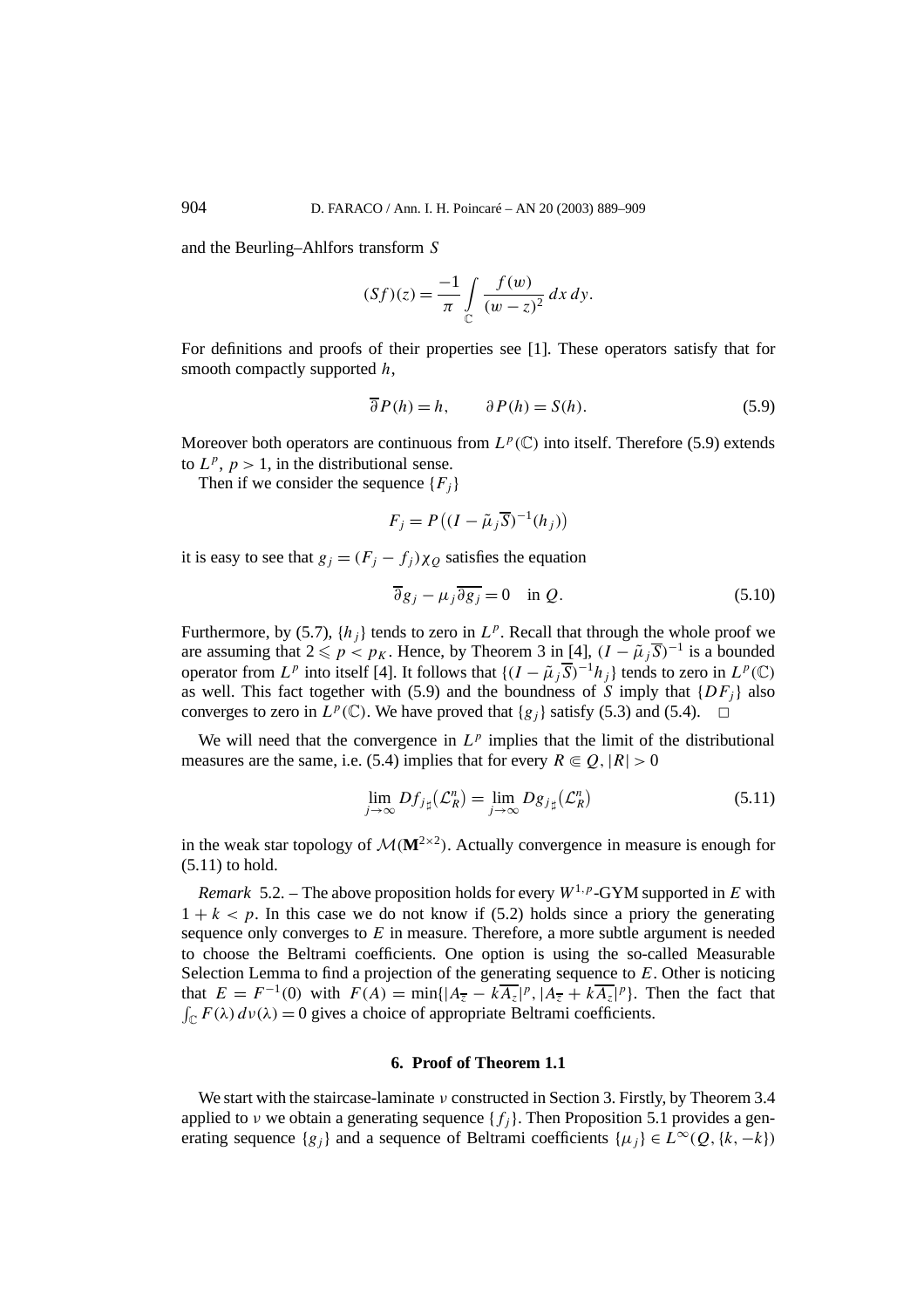such that

$$
\overline{\partial}g_j(z) - \mu_j(z)\overline{\partial g_j(z)} = 0
$$
\n(6.1)

in *Q*. Next, let us recall that if  $g_j(z) = u_j(z) + iv_j(z)$  for  $u_j$  and  $v_j \in W^{1,2}_{loc}(Q)$ , it is an algebraic computation to show that

$$
\operatorname{div}(\rho_j(z)\nabla u_j(z)) = 0 \tag{6.2}
$$

in *Q*, where  $\rho_j(z) = \frac{1 - \mu_j(z)}{1 + \mu_j(z)}$ . For the sake of completeness we show the calculation. First we observe that

$$
2\overline{\partial}g_j(z) = \nabla u_j(z) + J\nabla v_j(z), \qquad 2\overline{\partial g_j(z)} = \nabla u_j(z) - J\nabla v_j(z).
$$

Thus, (6.1) becomes

$$
\nabla u_j(z) + J \nabla v_j(z) = \mu_j(z) (\nabla u_j(z) - J \nabla v_j(z)),
$$

a.e. *z* in *Q*. After rearranging this equation we obtain

$$
\frac{1 - \mu_j(z)}{1 + \mu_j(z)} \nabla u_j(z) = -J \nabla v_j(z)
$$
\n(6.3)

and (6.2) follows by recalling that *J* sends curl free vector fields to divergence free vector fields. Now, when  $\mu_i(z) = k$ ,  $\rho_i(z) = (1 - k)/(1 + k) = 1/K$  and when  $\mu_i(z) =$  $-k$ ,  $\rho_i(z) = (1 + k)/(1 - k) = K$ , so (6.2) is an elliptic isotropic equation like (1.1). Moreover, the bounds on the  $\rho_i$  and (6.3) imply that for every  $1 \leq p < \infty$ 

$$
\int\limits_R |\nabla u_j(z)|^p dz \leq \int\limits_R |Dg_j(z)|^p dz \leqslant C(K) \int\limits_R |\nabla u_j(z)|^p dz.
$$
 (6.4)

To conclude we use the following basic consequence of the Monotone Convergence Theorem.

LEMMA 6.1 [7, Proposition 2.15]. – Let  $v_j \stackrel{*}{\rightharpoonup} v$  *in*  $\mathcal{M}(\mathbf{M}^{2\times 2})$  *and f be a positive continuous function on* **M**<sup>2</sup>×<sup>2</sup>*. Then,*

$$
\int_{\mathbf{M}^{2\times 2}} f(\lambda) d\nu(\lambda) \leqslant \lim \inf_{j \to \infty} \int_{\mathbf{M}^{2\times 2}} f(\lambda) d\nu_j(\lambda).
$$

Take *ν* equal to the staircase laminate,  $v_j = Dg_{j\sharp}(\mathcal{L}_R^n)$  and  $f(\lambda) = |\lambda|^{p_K}$  in the lemma. The left hand side is equal to  $\infty$  by (4.1) which yields that

$$
\liminf_{j \to \infty} \frac{1}{|R|} \int\limits_R |Dg_j|^{p_K} = \infty \tag{6.5}
$$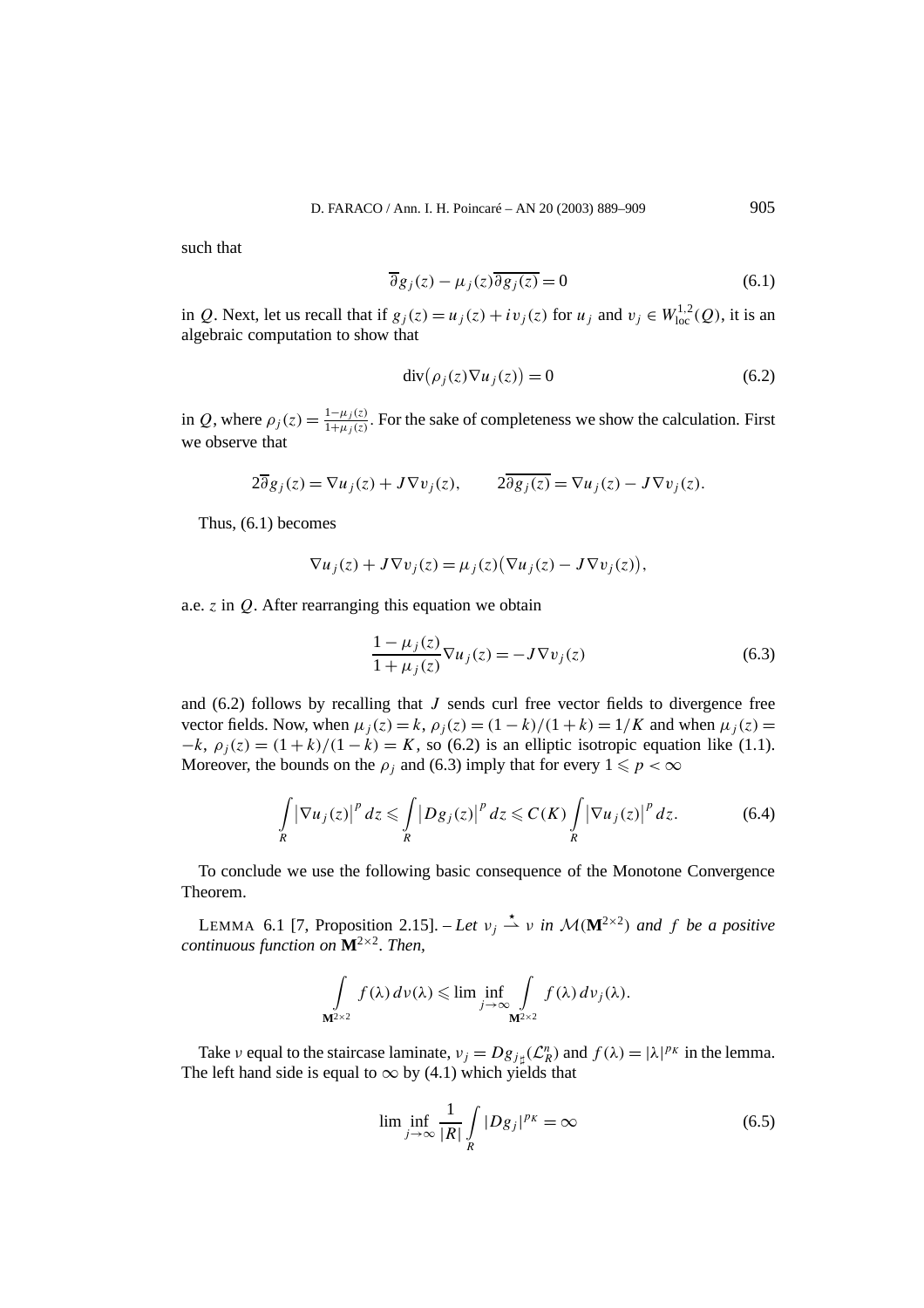and, by  $(6.4)$ , that

$$
\lim \inf_{j \to \infty} \int\limits_R |\nabla u_j|^{p_K} = \infty.
$$

Moreover, since  $\{Dg_i\}$  is uniformly bounded in  $L^p(Q)$  for every  $p < p_K$  (6.4) implies, after normalization, that

$$
||u_j(z)||_{W^{1,2}(Q,\mathbb{R})}\leq 1.
$$

Therefore,  $\rho_j(z) = \frac{1-\mu_j(z)}{1+\mu_j(z)}$  and  $u_j(z)$  equal to the real part of  $g_j(z)$  prove Theorem 1.1.

*Proof of the Corollary 1.2.* – Consider a union of disjoint balls  ${B_i(a_i, r_i)}_{i=1}^{\infty} \in Q$ . Let  $\eta \in C_0^{\infty}(B(0, 1))$  be a cut-off function such that  $\eta(z) = 1$  if  $|z| \leq 1/2$ . For every *i* let  $T_i(z) = (z - a_i)/r_i$ , be a similarity satisfying  $T_i(B_i) = B(0, 1)$ . Define then,  $\eta_i =$  $r_i \eta(T_i(z)) \in C_0^{\infty}(B_i)$ . Use now (6.5) with  $R = B(a_i, r_i/2)$  to select *j*(*i*) such that

$$
\int_{B(a_i,r_i/2)} |Dg_{j(i)}(z)|^{p_K} dz \ge \frac{1}{r_i}.
$$
\n(6.6)

Setting *j*(*i*) = *i* gives sequences { $g_i$ } $_{i=1}^{\infty}$ , { $\mu_i$ } $_{i=1}^{\infty}$ . Let

$$
\mu = \sum_{i=1}^{\infty} \mu_i \chi_{B_i} + k \chi_{Q \setminus \bigcup_{i=1}^{\infty} B_i}
$$
 (6.7)

and

$$
g = \sum_{i=1}^{\infty} g_i \eta_i.
$$
 (6.8)

Then we have that

$$
\overline{\partial}g(z) - \mu \overline{\partial g}(z) = F \tag{6.9}
$$

in *Q*.

Explicitly the vector field *F* is given by

$$
F = \sum_{i=1}^{\infty} (\overline{\partial} \eta_i(z) - \mu_i \overline{\partial \eta_i}(z)) g_i.
$$

Thus, we can use the Sobolev embedding for the  $g_i$  and that  $\|\nabla \eta_i\|_{\infty} = \|\nabla \eta\|_{\infty}$  to see that  $F \in L^{\infty}(Q)$ . Regarding the integrability of  $|Dg|^{p_K}$  we have that

$$
\int\limits_{Q} |Dg|^{p_K} dz \geqslant \sum_{i=1}^{\infty} r_i \int\limits_{B(a_i,r_i/2)} |Dg_i|^{p_K},
$$

which, after plugging  $(6.6)$ , implies that

$$
\int_{Q} |Dg(z)|^{p_K} dz = \infty.
$$
\n(6.10)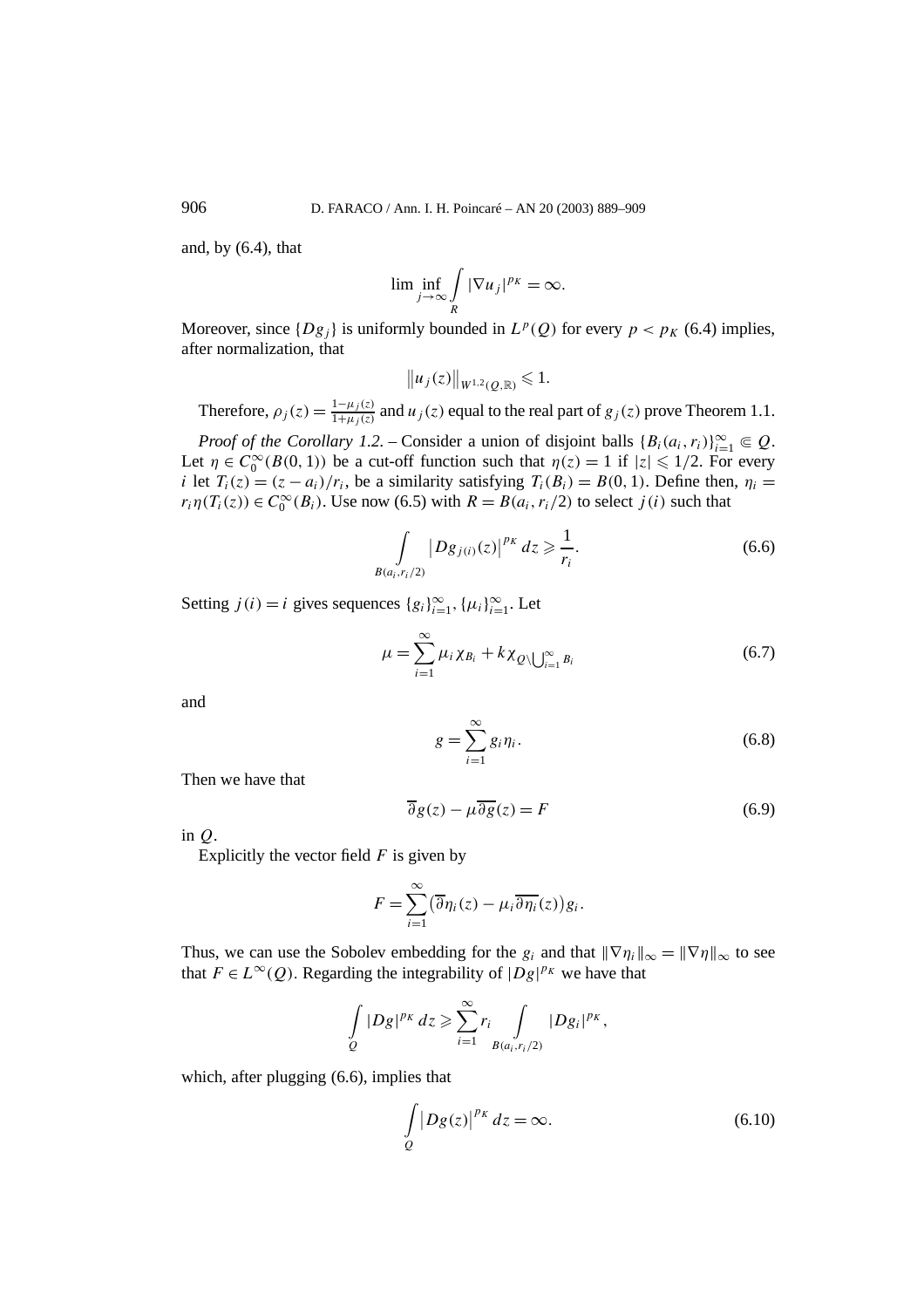Finally, the same calculation that in the homogeneous case  $(6.1)$ – $(6.3)$  shows that  $u = \text{Re}(g)$  satisfies the equation

$$
\operatorname{div}(\rho \nabla u) = \operatorname{div} \frac{1}{1 + \mu(z)} 2F,
$$

where  $\rho(z) = \frac{1 - \mu(z)}{1 + \mu(z)}$ . This together with (6.10) proves the corollary.  $\Box$ 

*Remark* 6.2. – From the viewpoint of physics, the exponent  $p<sub>K</sub>$  being low means that there areas where the concentration of the electric field is quantitatively high. In [18] is proposed to investigate whether there are areas where the electric field is especially feeble. For this question we search for the largest exponent  $q_K$  such that for every  $q < q_K$ 

$$
\int\limits_R |\nabla u(z)|^{-q}\, dz < C(R,\, p),
$$

where  $u$  is a solution to  $(1.1)$ . To avoid technical problems with the singular set we assume that the quasiregular mapping *f* such that

$$
Df = \left(\frac{\nabla u}{J\rho \nabla u}\right)
$$

is a local homeomorphism everywhere. This for example is guaranteed if we assume affine boundary values for *u* (see [15]).

Essentially the same example shows that  $q_K = 2/(K - 1)$ . We consider the staircase laminate *ν* and a generating sequence  $\{f_i\}$ . We define the same sequence of Beltrami coefficients  $\{\tilde{\mu}_i\}$  as in (5.8). The difference is that this time we correct the sequence  $f_i$ with the Beltrami operator  $(I - \tilde{\mu}_i S)^{-1}$  to obtain a sequence  $\{g_i\}$  of solutions of

$$
\overline{\partial}g_j(z) - \tilde{\mu}_j(z)\partial g_j(z) = 0
$$
\n(6.11)

in *Q*. Observe that we are not taking the conjugate of  $\partial g_i(z)$  so  $\tilde{\mu}_i$  are standard complex dilatations [1]. Assume for a moment that the functions  $g_i$  are injective. Then, the composition rule for Beltrami coefficients [1] shows that the functions  $g_j^{-1}$  satisfy the equations

$$
\overline{\partial}g_j^{-1}(z) + \tilde{\mu}_j(g_j^{-1}(z))\overline{\partial g_j^{-1}(z)} = 0
$$
\n(6.12)

in  $g_i(Q)$ .

Therefore, by the discussion in Section 6, the real parts of  $g_j^{-1}$  satisfy an isotropic equation like (1.1). Now, a change of variables gives that

$$
\int_{g_j(R)} J_{g_j^{-1}}(z)^{-1/(K-1)} dz = \int_R J_{g_j}(w)^{K/(K-1)} dw
$$

for every *R* compactly contained in *Q*. Notice that at this point one has to be careful because the domains  $g_i(Q)$  are not the same. However, by the uniform quasisymmetry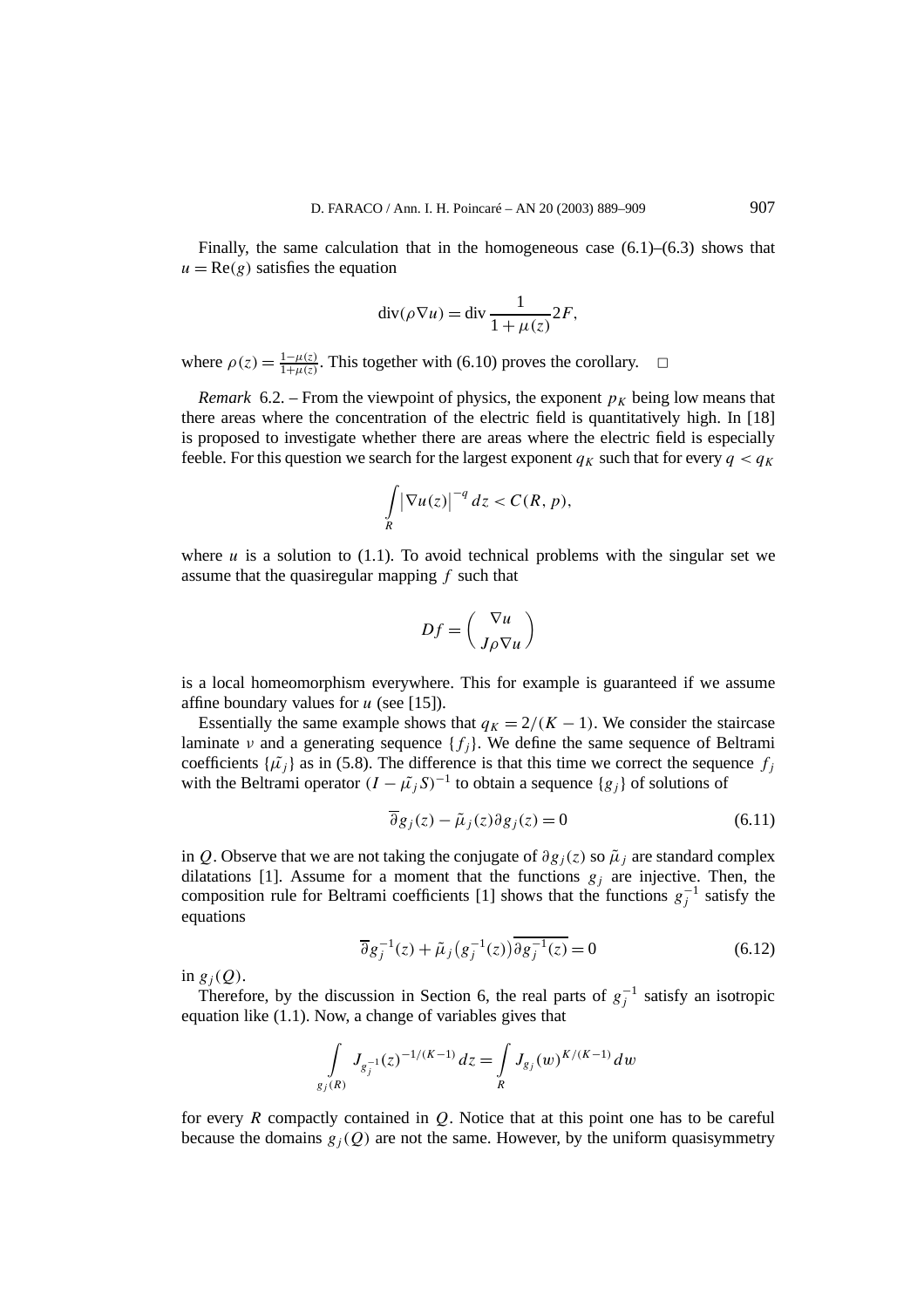of  $g_i$  we can find a domain  $\tilde{Q}$ , such that  $\{g_i(Q)\}\)$  converges in the Hausdorff metric to  $\tilde{Q}$ . In turn this observation yields the result. If the  $g_i$  are not injective (and they need no to be) we have to use [5, Theorem 1.5]. In our setting that result implies that there exists another sequence  ${F_i}$  of injective solutions of (6.11) which generate the staircase laminate *ν* and hence, whose  $p<sub>K</sub>$ -norm blows up. It follows that the sequence  ${Re(F_j^{-1}_{j} \over \tilde{Q}})$ } prove that  $q_K \leq 2/(K-1)$ . The other inequality follows from [2,15].

*Remark* 6.3. – In the sequence we have obtained we have no control in the boundary values. This can be fixed in the following way. Firstly, it is clear that the generating sequence  ${f_i}$  for the staircase laminate can be assumed to have affine boundary values. Then once we have our choice of Beltrami coefficients  $\{\mu_i\}$  we can associate to them the right scalars  $\{\rho_i\}$  as above. Then we look at the following boundary value problem

$$
\operatorname{div}(\rho_j \nabla u_j) = 0,
$$
  
\n
$$
u_j - \operatorname{Re}(f_j) \in W_0^{1,2}(Q).
$$
\n(6.13)

Then it can be shown (but it is a lengthier computation that the one we have presented) that since  ${Re(f_i)}$  solves an isotropic equation with right hand side going to zero  $\|\nabla u_i - \nabla(\text{Re}(f_i))\|_{L^2} \to 0$ . It is not hard to see that this is enough to guarantee that lim<sub>*j*→∞</sub>  $\int_R |\nabla u_j|^{p_K} dz = \infty$  where *R* is a compact set with positive measure.

#### **Acknowledgements**

I wish to thank countless stimulating conversations and ideas from Kari Astala. I also thank Marta Llorente, Vincenzo Nesi and Carlo Sbordone for their valuable comments and suggestions on the problem as well as for carefully reading preliminary versions of the manuscript.

#### **REFERENCES**

- [1] L.V. Ahlfors, Lectures on Quasiconformal Mappings, Van Nostrand, Princenton, 1966.
- [2] K. Astala, Area distortion of quasiconformal mappings, Acta Math. 173 (1994) 37–60.
- [3] K. Astala, In preparation.
- [4] K. Astala, T. Iwaniec, E. Saksman, Beltrami operators in the plane, Duke Math. J. 107 (1) (2001) 27–56.
- [5] K. Astala, D. Faraco, Quasiregular mappings and Young measures, Proc. Roy. Soc. Edinburgh Sect. A, to appear.
- [6] K. Astala, V. Nesi, Composites and quasiconformal mappings: New optimal bounds in two dimensions, Calc. Var. Partial Differential Equations, to appear.
- [7] A. Braides, A. Defranceschi, Homogenization of Multiple Integrals, in: Oxford Lecture Series in Mathematics and its Applications, Vol. 12, Clarendon Press/Oxford University Press, New York, 1998.
- [8] B.V. Bojarski, Generalized solutions of a system of differential equations of first order and of elliptic type with discontinuous coefficients, Mat. Sb. NS 43 (85) (1957) 451–503 (Russian).
- [9] B. Dacorogna, P. Marcellini, Implicit Partial Differential Equations, in: Progress in Nonlinear Differential Equations and Their Applications, Vol. 37, Birkhäuser, 1999.